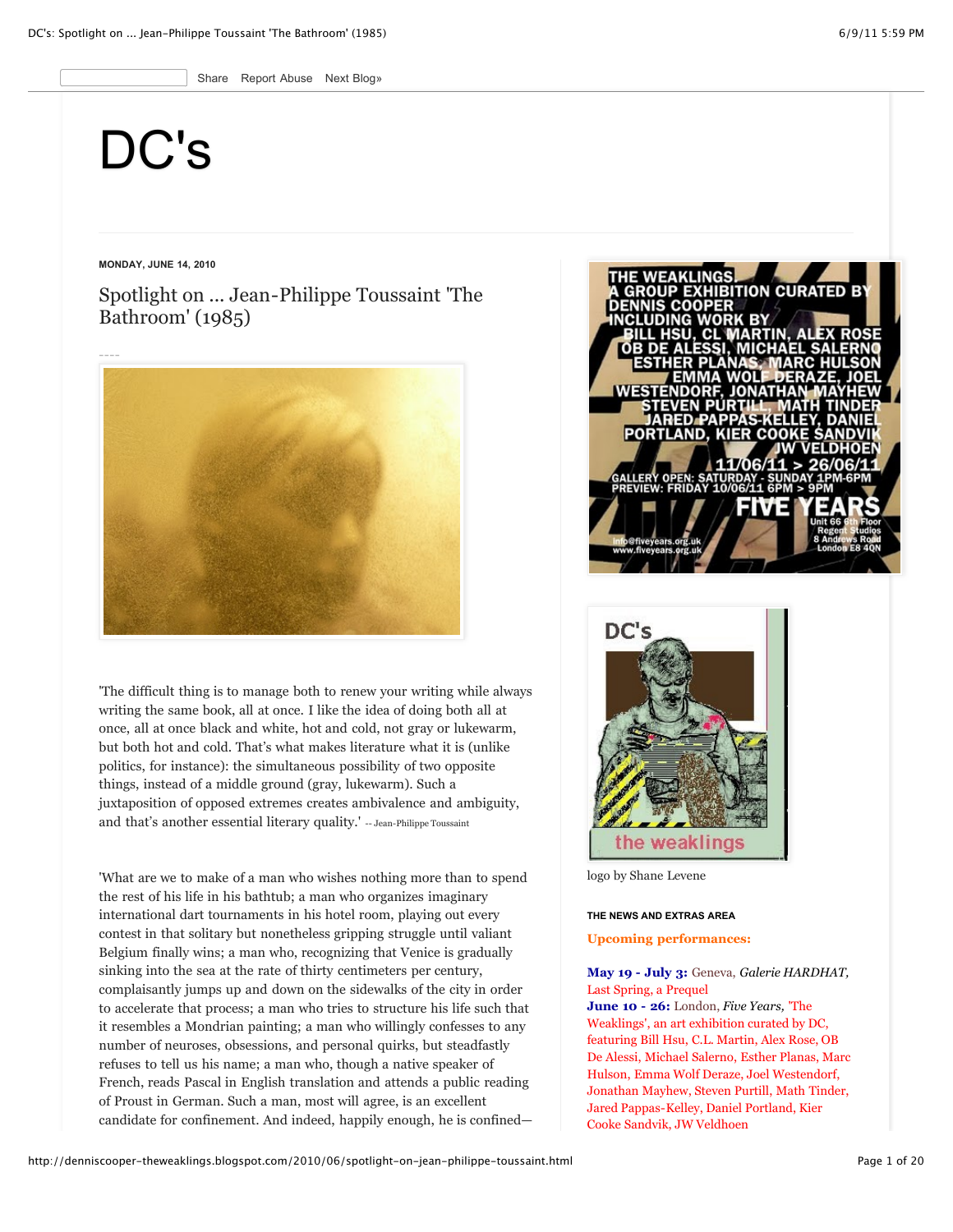between the covers of Jean-Philippe Toussaint's first novel, *La Salle de bain* (The Bathroom). There, he plays the role of hero to the best of his dubious abilities.' -- Warren Motte, Context



- \* [Jean-Philippe Toussaint Official Website](http://www.jean-philippe-toussaint.de/)
- \* [Jean-Philippe Toussaint Information in English](http://www.jptoussaint.com/etats-unis.html)
- \* [Jean-Philippe Toussaint's books @ Dalkey Archive](http://www.dalkeyarchive.com/author/?fa=ShowAuthor&Person_ID=1413)
- \* ['Stabbing the Olive', Tom McCarthy on Jean-Philippe Toussaint @ LRB](http://www.lrb.co.uk/v32/n03/tom-mccarthy/stabbing-the-olive)
- \* [Jean-Philippe Tousaint's 'Zidane's Melancholy', a meditation on the headbutt](http://books.google.fr/books?id=Gd528cEhJ8cC&pg=PA34&lpg=PA34&dq=%22Jean-Philippe+Toussaint%22+%22zidane)
- \* ['About 5,000 Reasons to Read Jean-Philippe Toussaint'](http://conversationalreading.com/about-5000-reasons-to-read-jean-philippe-toussaint)
- \* [Jean-Philippe Toussaint interviewed @ WFtC](http://whenfallsthecoliseum.com/2010/04/19/an-interview-with-jean-philippe-toussaint/)
- \* [Jean-Philippe Toussaint @ Facebook](http://www.facebook.com/pages/Jean-Philippe-Toussaint/61435322836)

# **Media asides**

Excerpt: J-PT's' Faire l'amour, une lecture japonaise' (2:10)

**June 30, 7 pm:** Brooklyn, *Book Court,* 'Horror Hospital Unplugged', publication event w/ Keith Mayerson

**July 4 & 5:** Poznan, Poland, *Maltafestival 2011,* I Apologize

Cooke Sandvik, JW Veldhoen

**July 7 & 8:** Poznan, Poland, *Maltafestival 2011*, Jerk

**NEW: September 16 - 17:** Belgrade, *Festival BITEF,* I Apologize

**NEW: September 30 - October 2:** Mexico City, *Poesia en Voz Alta Festival,* Jerk

**NEW: November 10 - 11:** Leipzig, *Euroscene,* Jerk

**November 16, 7 pm:** San Francisco, *City Lights Bookstore,* 'The Marbled Swarm' book tour event w/ DC

**NEW: November 29 - December 1:** Munich, *Festival Spielart,* This Is How You Will **Disappear** 

**NEW: January/February 2012:** Tarbes, France, *Centre d'Art,* Jerk

**NEW: January 11 - 13, 2012:** Tarbes, France, *Le Parvis,* Jerk

**NEW: February 2 - 3, 2012:** Orleans, *Centre Dramatique National d'Orleans,* This Is How You Will Disappear

**NEW: February 7, 2012:** Brussels, *Beursschouwburg,* Jerk

**NEW: February 9- 10, 2012,** Brussels, *Kaaitheater,* This Is How You Will Disappear **NEW: February 13, 2012:** Brugge,

*Cultuurcentrum Brugge,* Jerk **NEW: February 16 - 17, 2012:** Gent,

*Vooruit,* This Is How You Will Disappear **NEW: March 2012:** Goteberg, Sweden, *Goteberg Dans & Teater Festival,* This Is How

You Will Disappear **NEW: March 27, 2012:** Bergerac, France,

*Festival TRAFIK Centre Culturel Bergerac,* Jerk

**NEW: April 2012:** Gent, *Koergietery,* Jerk

# **Upcoming releases:**

*July:* Dennis Cooper & Keith Mayerson **Horror Hospital Unplugged** *(Harper Perennial)*

*November:* Dennis Cooper **The Marbled Swarm** *(Harper Perennial)*

**NEW:** *February 2012:* Gisele Vienne **40 Portraits** *(P.O.L., France),* w/ text by Dennis Cooper

# **NOW AVAILABLE**

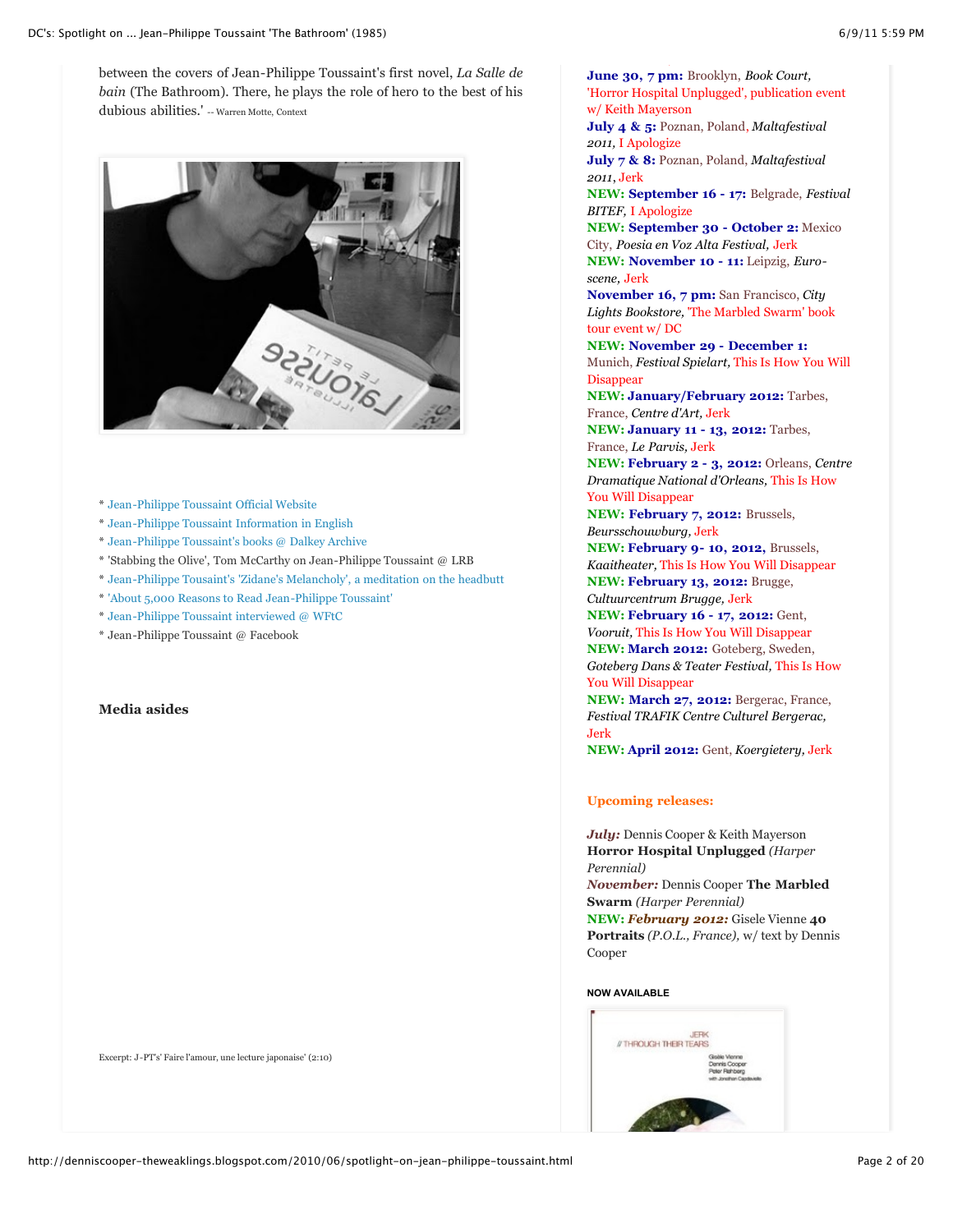

J-PT visits the University of Rhode Island (2:36)

La cuisine de J-PT (4:39)

**The book**



'Jerk/Through Their Tears' is a collaborative artist's book and audio recording by director Gisele Vienne, author Dennis Cooper, musician Peter Rehberg and performer Jonathan Capdevielle, which translates a previous collaborative theater work into a violent multimedia disquisition on puppetry, serial killing and homoeroticism.

# **AVAILABLE NOW FROM LITTLE HOUSE ON THE BOWERY**



THE MECHANICS OF HOMOSEXUAL INTERCOURSE, a radical map of shortcomings in our daily experiences in the form of a debut story collection, presents thematically related windows into serious emotional trouble and monstrous love. Lonely Christopher combines a striking emotional grammar with an unyielding imagination in the lovely-ugly architecture of his stories.

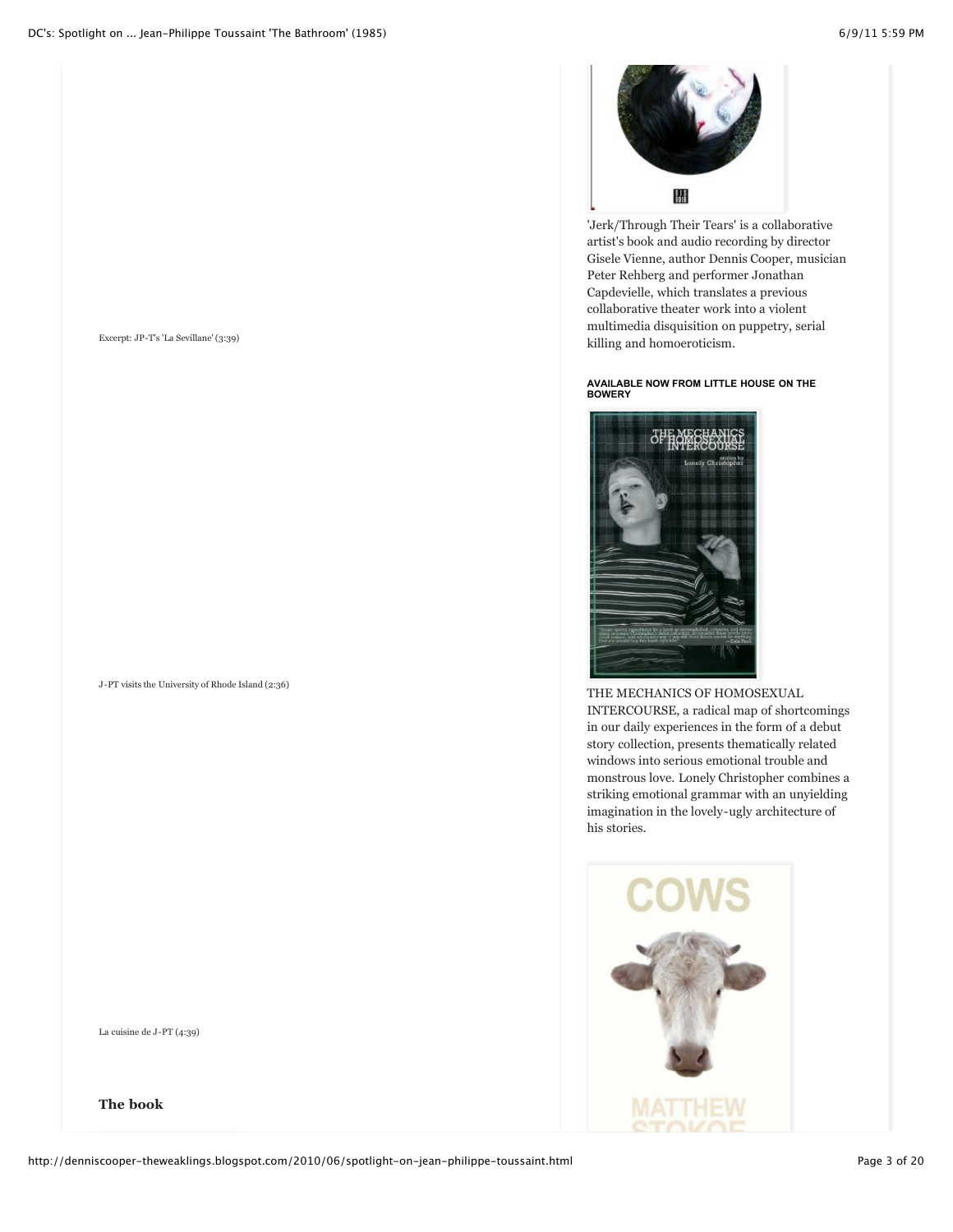

'First published in France in 1985, *The Bathroom* was Jean-Philippe Toussaint's debut novel, and it heralded a new generation of innovative French literature. In this playful and perplexing book, we meet a young Parisian researcher who lives inside his bathroom. As he sits in his tub meditating on existence (and refusing to tell us his name), the people around him—his girlfriend, Edmondsson, the Polish painters in his kitchen—each in their own way further enables his peculiar lifestyle, supporting

his eccentric quest for immobility. But an invitation to the Austrian embassy shakes up his stable world, prompting him to take a risk and leave his bathroom . . .' -- Dalkey Archive

# **Excerpt**

1. When I began to spend my afternoons in the bathroom I had no intention of moving into it; no, I would pass some pleasant hours there, meditating in the bathtub, sometimes dressed, other times naked. Edmondsson, who liked to be there with me, said it made me calmer: occasionally I would even say something funny, we would laugh. I would wave my arms as I spoke, explaining that the most practical bathtubs were those with parallel sides, a sloping back, and a straight front, which relieves the user of the need for a footrest.

2. Edmondsson thought there was something desiccating in my refusal to leave the bathroom, but this didn't stop her from making life easier for me, providing for the needs of the household by working part-time in an art gallery.

3. Around me were cupboards, towel racks, a bidet. The washbasin was white; a narrow shelf projected above it, and on the shelf lay toothbrushes and razors. The wall facing me, studded with lumps, showed cracks, and in places cavities pitted the lifeless paint. One crack seemed to be gaining ground. I spent hours staring at its extremities, vainly trying to surprise it in action. Sometimes I made other experiments. I would scrutinize the surface of my face in a pocket mirror and, at the same time, the movements of the hands on my watch. But my face let nothing show. Ever.

4. One morning I tore down the clothesline. I emptied all the cupboards and took everything off the shelves. After piling all the toilet articles into one large refuse bag, I began moving part of my library. When Edmondsson came home I greeted her book in hand, lying with my feet crossed up on the faucet.

5. Edmondsson finally alerted my parents.

6. Mom brought me pastries. Sitting on the bidet with the open box

# **JI UNUE**

"Stokoe's vision of Hell is a carnivore's nightmare. A powerful and all too possibly prophetic work."—Kathy Acker

**COMRADES**

#### **CLICK IT TO ORDER IT**



**AVAILABLE NOW FROM LITTLE HOUSE ON THE BOWERY**



Click the book cover to order

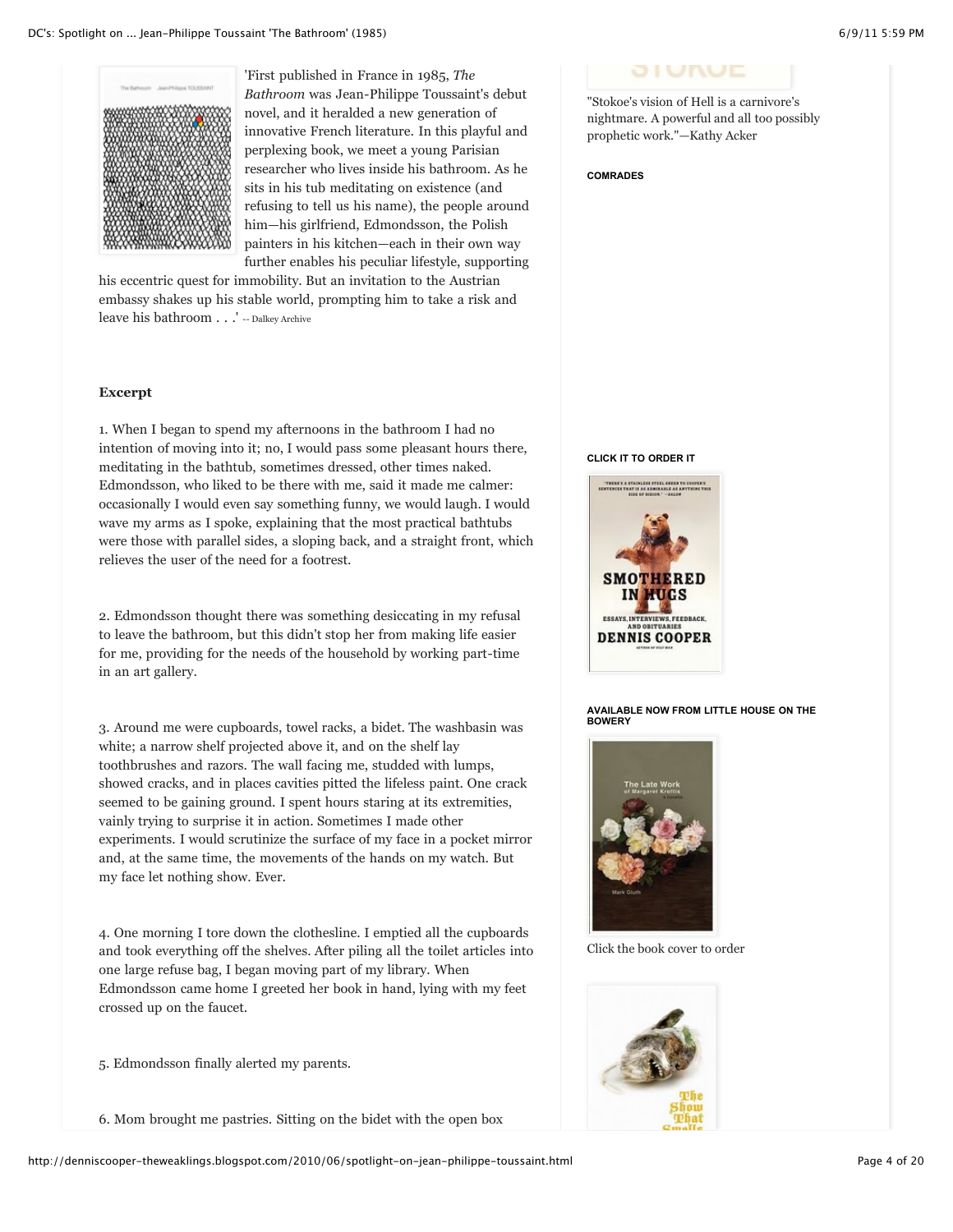wedged between her legs, she arranged the pastries in a soup plate. I thought she seemed ill at ease, she'd been avoiding my eyes ever since she came in. She raised her head with a weary sadness, made as if to say something but didn't, picked out the eclair, and bit into it. You need some distraction, she told me, sports, I don't know. She wiped the corners of her mouth with her glove. There's something suspicious about the need to be diverted, I replied. When I added, almost smiling, that there was nothing I feared less than diversions, she saw there was no use arguing with me and, mechanically, held out a napoleon.

7. Twice a week I would listen to the radio broadcast of the day's play for the French soccer championship. The program lasted two hours. From a studio in Paris the announcer would orchestrate the voices of the reporters covering the matches in the different stadiums. Believing that soccer gains in the imagining, I never missed these dates. Lulled by warm human voices, I would listen to their reports with the lights off, sometimes with my eyes closed.

8. A friend of my parents was passing through Paris and came to see me. From him I learned it was raining. Stretching out an arm toward the washbasin, I suggested he take a towel. Best the yellow, the other one was dirty. He dried his hair carefully and at length. I didn't know what he wanted from me. When the silence had begun to seem permanent, he told me the latest about his professional activities, explaining that the difficulties he had to contend with were insurmountable since they were linked to incompatibilities of temperament among persons at the same hierarchical level. Fiddling nervously with my towel, he strode up and down alongside the bathtub and, fired by his words, became more and more intransigent. He began to threaten and vociferate. In the end he accused Lacour of irresponsibility. I am trying to do the impossible, he said, the impossible! And nobody gives a damn.

9. I dressed very simply: tan cotton trousers, a blue shirt, and a solid tie. The fabric fit my body so becomingly that, fully dressed, I looked powerfully, elegantly muscular. I lay down, relaxed, eyes shut. I thought about a White Lady—the dessert—a scoop of vanilla ice cream with a coat of scalding chocolate poured over. I'd been thinking about it for some weeks. From a scientific point of view (I'm not a food enthusiast), I saw this combination as a glimpse of perfection. A Mondrian, Unctuous chocolate on iced vanilla, hot and cold, substance and fluidity. Imbalance and rigor, exactitude. Chicken, despite my deep affection for it, cannot compare. No. And I was just about to fall asleep when Edmondsson came into the bathroom, spun around, and held out two letters. One of them was from the Austrian embassy. I opened it with a comb. Edmondsson, who was reading over my shoulder, pointed to my name on the invitation. Knowing neither Austrians nor diplomats, I said it was probably a mistake.

10. Seated on the edge of the bathtub, I was explaining to Edmondsson that perhaps it was not very healthy, at age twenty-seven going on twenty-nine, to live more or less shut up in a bathtub. I ought to take some risk, I said, looking down and stroking the enamel of the bathtub, the risk of compromising the quietude of my abstract life for... I did not



"Derek McCormack has written a minimasterpiece that keeps swelling with invention long after you've put it down." -- Guy Maddin

# **'WRITERS DAY': EXTENDED ENGAGEMENT**

# ---- [Part 1](http://denniscooper-theweaklings.blogspot.com/2008/08/writers-day-part-1.html) [Part 2](http://denniscooper-theweaklings.blogspot.com/2008/08/writers-day-part-2.html)

# **BLOG ARCHIVE**

- $\blacktriangleright$  [2011](http://denniscooper-theweaklings.blogspot.com/search?updated-min=2011-01-01T00%3A00%3A00-08%3A00&updated-max=2012-01-01T00%3A00%3A00-08%3A00&max-results=50) (126)
- [▼](javascript:void(0)) [2010](http://denniscooper-theweaklings.blogspot.com/search?updated-min=2010-01-01T00%3A00%3A00-08%3A00&updated-max=2011-01-01T00%3A00%3A00-08%3A00&max-results=50) (375)
- [►](javascript:void(0)) [December](http://denniscooper-theweaklings.blogspot.com/search?updated-min=2010-12-01T00%3A00%3A00-08%3A00&updated-max=2011-01-01T00%3A00%3A00-08%3A00&max-results=25) (25)
- 
- 
- 
- 
- $\blacktriangleright$  [July](http://denniscooper-theweaklings.blogspot.com/search?updated-min=2010-07-01T00%3A00%3A00-07%3A00&updated-max=2010-08-01T00%3A00%3A00-07%3A00&max-results=27) (27)
- -
	-
	-
	- $\blacktriangleright$  [Jun 25](http://denniscooper-theweaklings.blogspot.com/2010_06_25_archive.html) (1)
	- $\blacktriangleright$  [Jun 24](http://denniscooper-theweaklings.blogspot.com/2010_06_24_archive.html) (1)
	- $\blacktriangleright$  [Jun 23](http://denniscooper-theweaklings.blogspot.com/2010_06_23_archive.html) (1)
	- $\blacktriangleright$  [Jun 22](http://denniscooper-theweaklings.blogspot.com/2010_06_22_archive.html) (1)
	- $\blacktriangleright$  [Jun 21](http://denniscooper-theweaklings.blogspot.com/2010_06_21_archive.html) (1)
	- $\blacktriangleright$  [Jun 19](http://denniscooper-theweaklings.blogspot.com/2010_06_19_archive.html)(1)
	-
	-
	-
	-
	- [Spotlight on](http://denniscooper-theweaklings.blogspot.com/2010/06/spotlight-on-jean-philippe-toussaint.html) ... Jean-Philippe Toussaint 'The
	- Bath...
	- $\blacktriangleright$  [Jun 12](http://denniscooper-theweaklings.blogspot.com/2010_06_12_archive.html) (1)
	-
	- $\blacktriangleright$  [Jun 10](http://denniscooper-theweaklings.blogspot.com/2010_06_10_archive.html) (1)
	-
	-
	- $Jun 07(1)$  $Jun 07(1)$
	- $Jun 05(1)$  $Jun 05(1)$
	- $Jun 04 (1)$  $Jun 04 (1)$
	- $-$

# **RELEVANT PLACES**

- [DC's: A Table of](http://denniscooper-guide.blogspot.com/) **Contents**
- [Dennis Cooper](http://www.squidoo.com/denniscooper) **Merchandise**
- Dennis Cooper [Official Website](http://www.denniscooper.net/)
- [Distimuim's 'The](http://distimium.blogspot.com/search/label/%22The%20) Guide Thing'
- [Gisele Vienne](http://www.g-v.fr/)
- [Grove Press](http://www.groveatlantic.com/) [Little House on](http://www.akashicbooks.com/fiction.htm)
- the Bowery
- Marius Mangseth's and Sveinung Mikkelsen's 'Krybbedad,' a [short film based](http://vids.myspace.com/index.cfm?fuseaction=vids.individual&videoID=2016967503) on DC's 'Horror **Hospital** Unplugged'
- [Peter Rehberg /](http://www.peterrehberg.com/twiki/bin/view/Peterrehberg/) Pita
- $\bullet$  [POL](http://www.pol-editeur.fr/)
- [Rallo: the DC Blog](http://rigby101.com/rallo/)  $\bullet$ **Collective**
- Short Swedish TV  $\bullet$ documentary [about 'I Apologize'](http://www.miamy.biz/iapologize/)
- [Stephen O'Malley](http://www.ideologic.org/)
- [The Distinguished](http://dcs-distinguished-locals.blogspot.com/) Locals Shoppe
- [The Filthy](http://dc-thefilthy.blogspot.com/)
- USERLANDS: [Dave Hebb's short](http://davehebb.com/videos/metaphase.mov) film 'Metaphase'
- [USERLANDS: the](http://www.shurtech.com/userlands/userlan0.mpg) theatrical trailer
- [Video: DC wins](http://fr.youtube.com/watch?v=K8r4fs9cMEc) the 2007 Prix Sade
- [Video: DC wins](http://fr.youtube.com/watch?v=K8r4fs9cMEc) the 2007 Prix Sade
- [Void Books](http://www.void-books.com/)
- 
- [►](javascript:void(0)) [November](http://denniscooper-theweaklings.blogspot.com/search?updated-min=2010-11-01T00%3A00%3A00-07%3A00&updated-max=2010-12-01T00%3A00%3A00-08%3A00&max-results=24) (24)
- $\blacktriangleright$  [October](http://denniscooper-theweaklings.blogspot.com/search?updated-min=2010-10-01T00%3A00%3A00-07%3A00&updated-max=2010-11-01T00%3A00%3A00-07%3A00&max-results=26) (26)
- [►](javascript:void(0)) [September](http://denniscooper-theweaklings.blogspot.com/search?updated-min=2010-09-01T00%3A00%3A00-07%3A00&updated-max=2010-10-01T00%3A00%3A00-07%3A00&max-results=26) (26)
- [►](javascript:void(0)) [August](http://denniscooper-theweaklings.blogspot.com/search?updated-min=2010-08-01T00%3A00%3A00-07%3A00&updated-max=2010-09-01T00%3A00%3A00-07%3A00&max-results=26) (26)
- $\blacktriangledown$  [June](http://denniscooper-theweaklings.blogspot.com/search?updated-min=2010-06-01T00%3A00%3A00-07%3A00&updated-max=2010-07-01T00%3A00%3A00-07%3A00&max-results=26) (26)
	- $\blacktriangleright$  [Jun 30](http://denniscooper-theweaklings.blogspot.com/2010_06_30_archive.html) (1)
	- $\blacktriangleright$  [Jun 29](http://denniscooper-theweaklings.blogspot.com/2010_06_29_archive.html) (1)
	- $\blacktriangleright$  [Jun 28](http://denniscooper-theweaklings.blogspot.com/2010_06_28_archive.html) (1)
	- $\blacktriangleright$  [Jun 26](http://denniscooper-theweaklings.blogspot.com/2010_06_26_archive.html) (1)
- 
- 
- 
- 
- 
- $\blacktriangleright$  [Jun 18](http://denniscooper-theweaklings.blogspot.com/2010_06_18_archive.html) (1)
- $\blacktriangleright$  [Jun 17](http://denniscooper-theweaklings.blogspot.com/2010_06_17_archive.html) (1)
- $Jun 16 (1)$  $Jun 16 (1)$
- $\blacktriangleright$  [Jun 15](http://denniscooper-theweaklings.blogspot.com/2010_06_15_archive.html) (1)
- $\blacktriangledown$  [Jun 14](http://denniscooper-theweaklings.blogspot.com/2010_06_14_archive.html) (1)
- 
- 
- $\blacktriangleright$  [Jun 11](http://denniscooper-theweaklings.blogspot.com/2010_06_11_archive.html) (1)
- 
- $Jun 09(1)$  $Jun 09(1)$
- Jun  $08(1)$
- 
- 
- 
-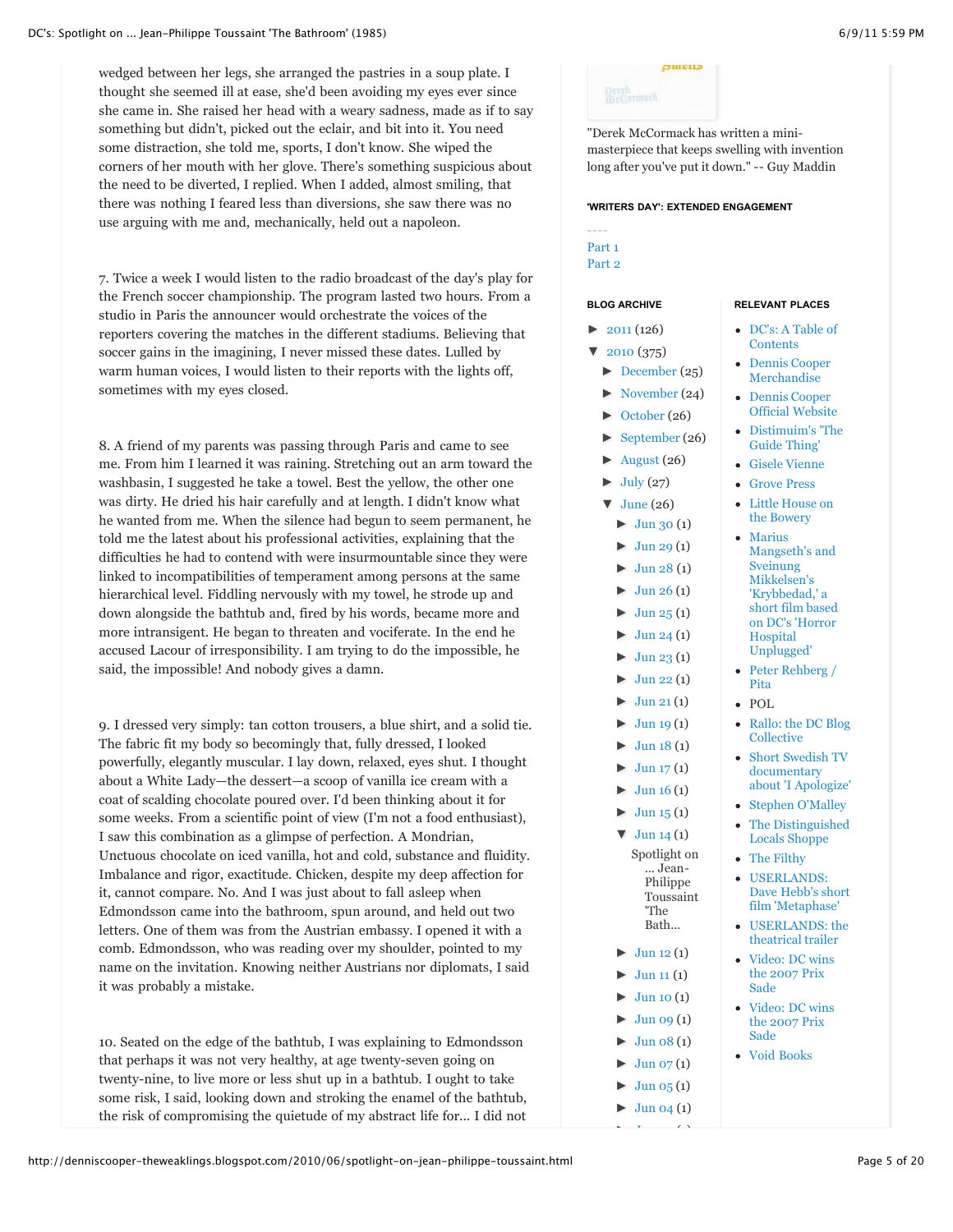finish my sentence.

11. The next day I left the bathroom. ----

\*

p.s. Hey. Monday's promise of newness is always kind of nice. \*\* 'Stoopid Slapped Puppies', You can be my WC advisor. In fact, prestochange-o ... you are. I'll try to say draw not tie. Football instead of soccer is hard given my American association of that word with the world's most boring, lunkheaded sport, but I'll try. I've tried saying foot like French people do, but it makes me feel like a wannabe. So, who's your team? England, Spain, or a surprise? I think I need to find a new one because mine (France, Holland) are going to wipe out, I guess. Most writers don't read their work very interestingly. Kathy Acker was great at it. Awesome about the readings and maybe zine through the Valencia bookshop, clearly. And, yeah, turn those skate shop events into a worldly or Parisian thing at least. Oh, I was going to say something about your post, but, hm, I suddenly realize I should do that on your blog and not way over here. Bad habit. Watch for it. Later, gator. \*\* David Ehrenstein, Your filling a FaBlog post with a wordless stack of Godard trailers was strangely or maybe not so strangely moving. Oh, I'm excited because the long awaited new film ('L'Illusionist') by Sylvain Chomet, who made the exquisite 'Triplets of Belleville', opens here on Wednesday, and its screenplay is a never filmed script by Jacques Tati, all of which just sounds so potentially amazing. \*\* Bernard Welt, Oh, well, there you go, or rather there I didn't go. The impossible meeting happened. I can't believe I never saw or don't remember that episode, having been a devotee of both series as a sprout. Film and sex theory ... like what? \*\* Stan\_cz, Hey. Un-nice trip line up actually since all I want to do right now but hold up and finish my novel. But I shouldn't complain. Yeah, Compton-Burnett is a singular and far, far too scarcely read and discussed god. Mm, I'm not sure re: the medical advice. The Ear Clinic sounds about right. When I hear the word clinic, I think not that expensive, but I don't know. You don't have a phone, right? 'Cos I'd say call the clinic and see what their prices are, I guess? Sorry, I wish I knew more. \*\* Frank Jaffe, That Japanese joint does sound super special. I would basically just have to order dessert, I guess, unless they have vegetable tempura. That's my Japanese restaurant saving grace. You leave tomorrow, right? Are you taking a ton of luggage? \*\* Ken Baumann, Hey, Ken! Thanks re: the post. If only novels were as easy to sneak secret messages into and/or decode or rather over-decode as Subway ads. That's my dream. Okay, I'll try the Bansky doc with the widest eyes possible. Sorry about your cold. Summer colds are somehow the worst. My novel with the lowest word count would definitely be 'Period'. I don't remember the exact word count, but it was low, poetry book low. Why do you ask? \*\* Sypha, Tomorrow's 'Imperial Bedroom' day in the USA, eh? God knows when the France will get its and my chance. Its shortness just makes me more excited, but you know my appetite. You'll probably be the first d.l. to get through it. Do keep us in the loop. \*\* Oscar B, Dumbo's really sad, yeah. Sadder than Bambi, if you ask me. Nice day outside, eh? What are you up to? \*\* Dorna, Hey, pal. I think I'm just diligent and obsessive in some particular way, and,

- [►](javascript:void(0)) [Jun 03](http://denniscooper-theweaklings.blogspot.com/2010_06_03_archive.html) (1)
- $Jun 02 (1)$  $Jun 02 (1)$
- $\blacktriangleright$  [Jun 01](http://denniscooper-theweaklings.blogspot.com/2010_06_01_archive.html) (1)
- $May (26)$  $May (26)$
- [►](javascript:void(0)) [April](http://denniscooper-theweaklings.blogspot.com/search?updated-min=2010-04-01T00%3A00%3A00-07%3A00&updated-max=2010-05-01T00%3A00%3A00-07%3A00&max-results=33) (33)
- [March](http://denniscooper-theweaklings.blogspot.com/search?updated-min=2010-03-01T00%3A00%3A00-08%3A00&updated-max=2010-04-01T00%3A00%3A00-07%3A00&max-results=43)  $(43)$
- [►](javascript:void(0)) [February](http://denniscooper-theweaklings.blogspot.com/search?updated-min=2010-02-01T00%3A00%3A00-08%3A00&updated-max=2010-03-01T00%3A00%3A00-08%3A00&max-results=48) (48)
- [►](javascript:void(0)) [January](http://denniscooper-theweaklings.blogspot.com/search?updated-min=2010-01-01T00%3A00%3A00-08%3A00&updated-max=2010-02-01T00%3A00%3A00-08%3A00&max-results=45) (45)
- $\blacktriangleright$  [2009](http://denniscooper-theweaklings.blogspot.com/search?updated-min=2009-01-01T00%3A00%3A00-08%3A00&updated-max=2010-01-01T00%3A00%3A00-08%3A00&max-results=50) (590)
- [►](javascript:void(0)) [2008](http://denniscooper-theweaklings.blogspot.com/search?updated-min=2008-01-01T00%3A00%3A00-08%3A00&updated-max=2009-01-01T00%3A00%3A00-08%3A00&max-results=50) (587)
- [►](javascript:void(0)) [2007](http://denniscooper-theweaklings.blogspot.com/search?updated-min=2007-01-01T00%3A00%3A00-08%3A00&updated-max=2008-01-01T00%3A00%3A00-08%3A00&max-results=50) (1413)
- [►](javascript:void(0)) [2006](http://denniscooper-theweaklings.blogspot.com/search?updated-min=2006-01-01T00%3A00%3A00-08%3A00&updated-max=2007-01-01T00%3A00%3A00-08%3A00&max-results=50) (79)

# **ORDER PAUL HEGARTY AND DANNY KENNEDY'S 'DENNIS COOPER: WRITING AT THE EDGE' (SUSSEX ACADEMIC PRESS)**



[More information here](http://www.amazon.co.uk/Dennis-Cooper-Writing-at-Edge/dp/1845191870) ℁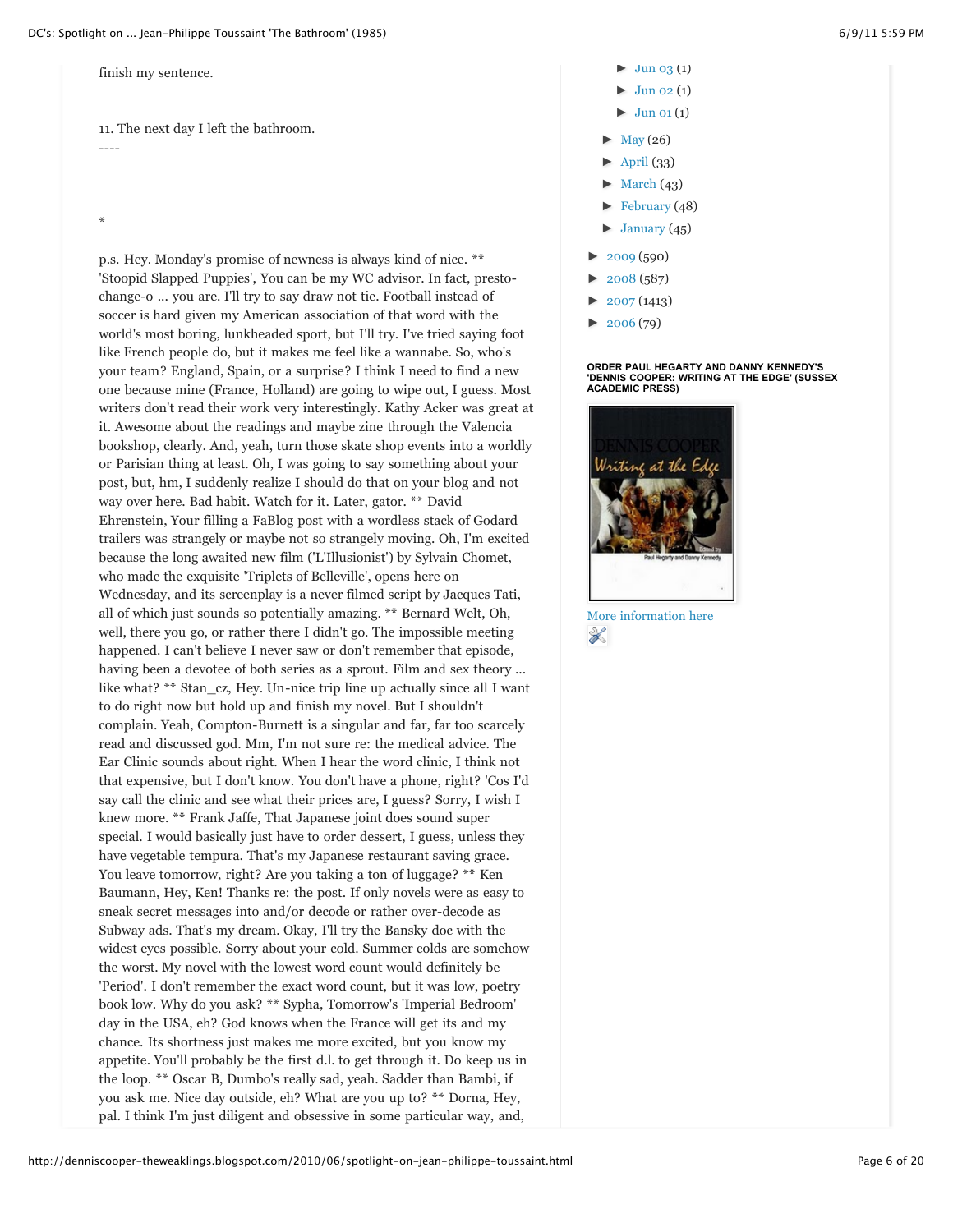as a consequence, all of us get a lucky break. My novel would beg to disagree. I watched a bit of that Guyotat interview -- thank you! --and French fluent Yury helpfully deigned to watch a bit of the bit with me, but he said that not knowing Guyotat's work, I probably understood it as well as he did. It stopped raining and the sky is sterling silver. I really miss LA. \*\* JW Veldhoen, Wowzer, am I glad I brought up your hand the other day. That was fruitful. I'm going to try to do things like that more often. My hands are just hands -- biggish, semi-piano fingered, chewed nails, obedient enough. \*\* Sisimao, Wait ... Sissy Mao! I get it! Nice one. \*\* Alan, Yeah, really great if the post comes together. I'll be happy. Wow, really gorgeous review of Kristina Born's novel. I wouldn't know how to tackle that book as a reviewer. Well, now I do. Love your thing about its slide from channel surfing to crisis. Key and brilliant. Also very cool to see you writing for The Rumpus. Yeah, very cool, very beautiful, Alan. *Everyone, writer/blog auteur/etc./d.l. Alan has reviewed Kristina Born's 'One Hour of Television', one of my very favorite novels of last year, on the Rumpus, and you should read what Alan wrote, 'cos it's very sharp and pretty, and read the novel itself too, actually. But, first things first, [here's the review.](http://therumpus.net/2010/06/alan-horn-the-last-book-i-loved-one-hour-of-television/)* \*\* Amccartney, Hey, Alistair. I really hope to get to LA this summer. That's a plan. I'm just trying to get my schedule figured out so I can. Like I said, we're going to apply for a tourist visa for Yury and, ha ha, come together during his work vacation, if possible. If not, I'll come solo. Yeah, I'm in the same state of knowing the basics of my novel by heart thanks in my case to relentless rereading and fiddling. I fall asleep every night to the turnings and tweakings of its narratives. I'd love to reread 'Catcher in the Rye' ere long. I agree that it's one of the truly unparalleled novels. Hey to Tim, and much love to you both, and I hope I'll get to finally see you before too, too long. \*\* Misanthrope, Oh, I think the subliminal messages and backmasking thing is just a lot of super fun poppycock. I definitely think you can hide things, and they can sneak into a viewer/ reader/ listener, and my novels are packed with such things, but I don't think we unknowingly listen or read backwards and forwards at the same time or whatever. No, I'm not interested in writing my memoir. You know I wanted to write my autobiography with a ghost writer like Michael Jordan or whoever at one point, but no publisher was interested. I don't really think I could think of someone who could write my biography particularly well. I doubt I'd have a choice even if such an unlikely thing were to happen. I still want to write my book about George Miles. I think you know I applied for grant to do it, but I got turned down. I don't know how I'll ever be able to do it the way I want. It's not like there's any money or all that much interest out there in the idea. I will, though, someday and somehow. \*\* L@rstonovich, I had a sprained big toe once. That shit hurts and debilitates big time. It's not as comical as it sounds. Man, sorry, big guy. You don't have to smoke your stuff in public in Amsterdam if you don't want. You can just score. \*\* Syreearmwellion, Hey. That [Kindle thing](http://nonesuchspaceamonster.blogspot.com/) on your blog is awesome. *Everyone, that link is recommended.* I'll scroll down and read the new poems when my hands are more free than they are right now. You and I have the same 'kicks' sources except my cigarettes are just Camel Wide Lights. Manson was the musical advisor on 'Lost Highway'. Problem for me. I find his stuff superficial, samey, and too blatant. Plus, I could easily live happily and forever without ever looking at that make-up job and contac lens again. You'd think he had them tattooed on or something. \*\* Postitbreakup, If I weren't gay but rather just an ass- and floppy hair-fetishist, that would explain a lot. What to write about? Always the thing that's most fucking you up and scaring and fascinating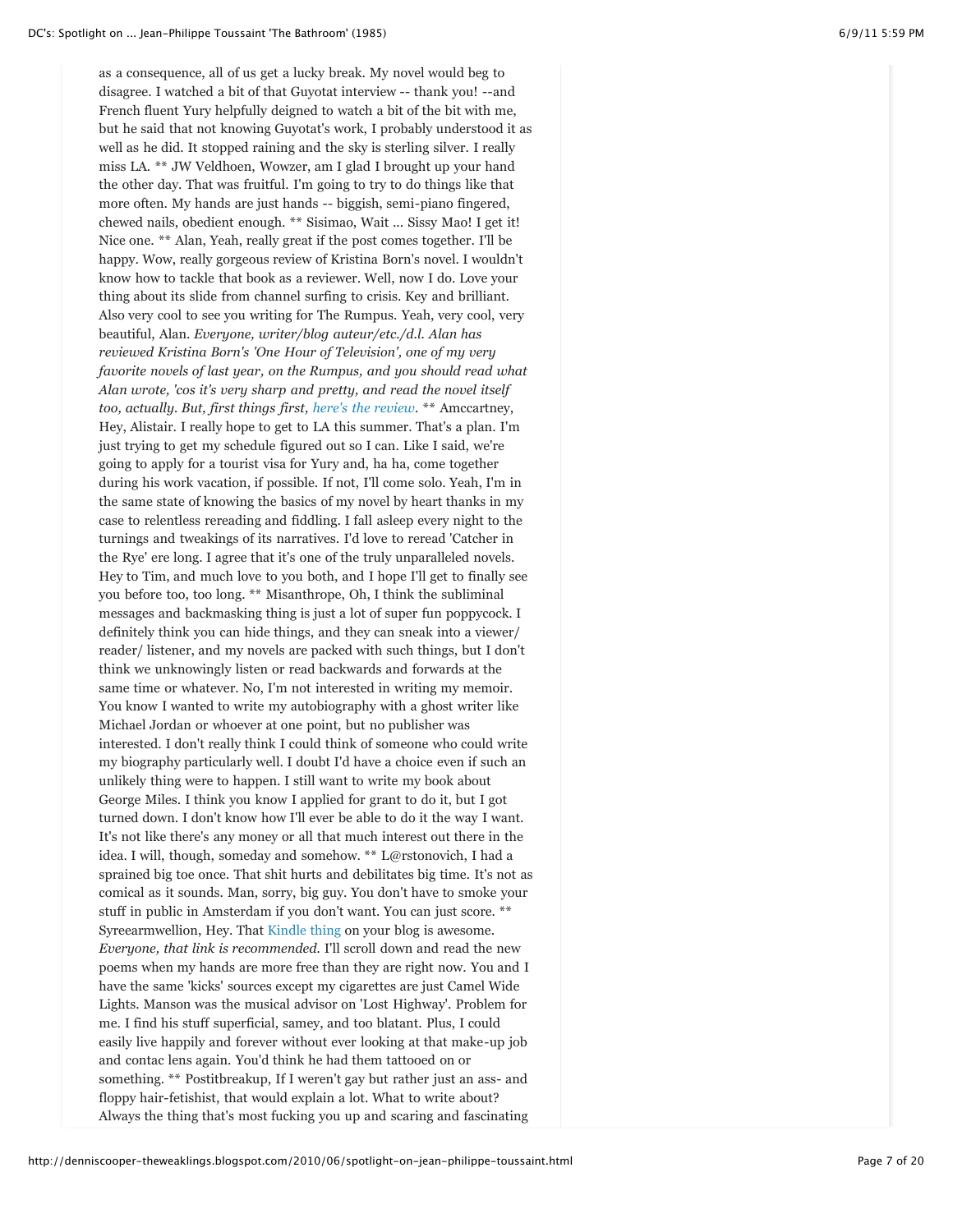you at the time. That's my way anyway. Your shit story? Hm, I'm blanking out, sorry, The p.s. does that to me. Where was it, and how would I have read it? Your Lego bin, dang, I should have guessed! Well, should I take your sort of advice and skip your last two comments? Hm. It's hard to know what to say other than I'm so sorry that the situation is causing you such suffering. I mean, there's a perfect example of why it's so not a great idea to develop more than friendship feelings for someone who's straight. He wants the casual if close, sometimes flakey if inherently reliable friendship with you that he seeks and needs from guys, and the mixing and matching of priorities that come with his notion of friendship clash with his status as your top priority. You can't compete with his girlfriend no matter what you do, and if that Rich guy now seems like interesting or fun company to him, you can't force your dislike into Rich into his head and priorities. Friends go with the flow and roll with the punches, and that's what he wants from you, and I don't think there's much you can do about that, really. Yours is a really hard situation to be in, and, if you want to stay close with him, I think your only option is to come to peace with the fact that this is who he is now. I'm sorry, man. \*\* Paul Curran, As I'm sure I've mentioned here before. I had my name legally changed from SEX, BLOOD, DEATH, FUCK to Dennis Cooper when I was three years-old. Regrets, I've had a few. Painful for England, whoo hoo for the USA! Not that I'm rooting for the USA. Not that I'm not either. Any team but Germany. I hate the German team for some reason. And the Italian team too, those Zidane killing cry babies. \*\* Steevee, If only life were like a paranormal investigation TV show, sigh. \*\* Bill, Hey, or rather yeh. I don't foresee the 14th being overly frantic for me. What's done will be done by them. I'll just be doing whatever Avignonians do on Bastille Day, meaning not a whole lot, probably, so that should be A-okay. \*\* Oliver, Hey, Oliver! Great to see you. Yeah, totally, it's the minds of the messages' discoverers that's the truly interesting part. Deconstructing that need to search is where the really fun part begins, for me at least. You saw 'Trash Humpers', lucky you. I keep looking for it to open over here, but there's just no sign so far. You good? What's new? \*\* \_Black\_Acrylic, You mean you'd rather not create negative energy with a bad review? That's understandable, if so. I'm assuming it wasn't a dislikable enough event to be an affront to your sense of right and wrong or something so irksome that you feel it needs to be put in its proper low place or whatever. \*\* Steven Trull, Wouldn't you like to know. \*\* The Dreadful Flying Glove, Hey. That piece about Plaid is just wonderful. Due to my LA roommate/ best friend Joel's huge love of Plaid, I actually know the track 'Milh' by name and very well, well enough that I'm going to transfer it from my old iPod onto my iPhone and slap the headphones on myself not long after I dot this long paragraph's final i. Dude, that's a killer piece of writing and detective work there. I bow to you until my nose scrapes my keyboard. *Everyone, if you retain even a smidgen of childlike wonder and were even mildly charmed by the weekend's post, you really, really need to read [this post/piece of writing](http://dfglove.wordpress.com/2010/06/13/questions-that-keep-me-awake-at-night-part-284-whats-going-on-at-the-end-of-milh/) by one of our resident geniuses The Dreadful Flying Glove. Seriously, make it so.* \*\* Inthemostpeculiarway, Well, one of the reasons the Water Wiggle died an early death was that, rather than flying magically and dangerously through air like in the commercials, it spent most of its time flopping around on the ground. Do Slip 'n' Slides still exist? They had their problems too, but none so fatal. Hopefully, the shower I will be taking just after I finish the p.s. will be my last shower taken in a cramped, flooding hell. But we'll see. Oh, that's kind of unnerving about everyone knowing about you and your guy but, I don't know, it's kind of nice in a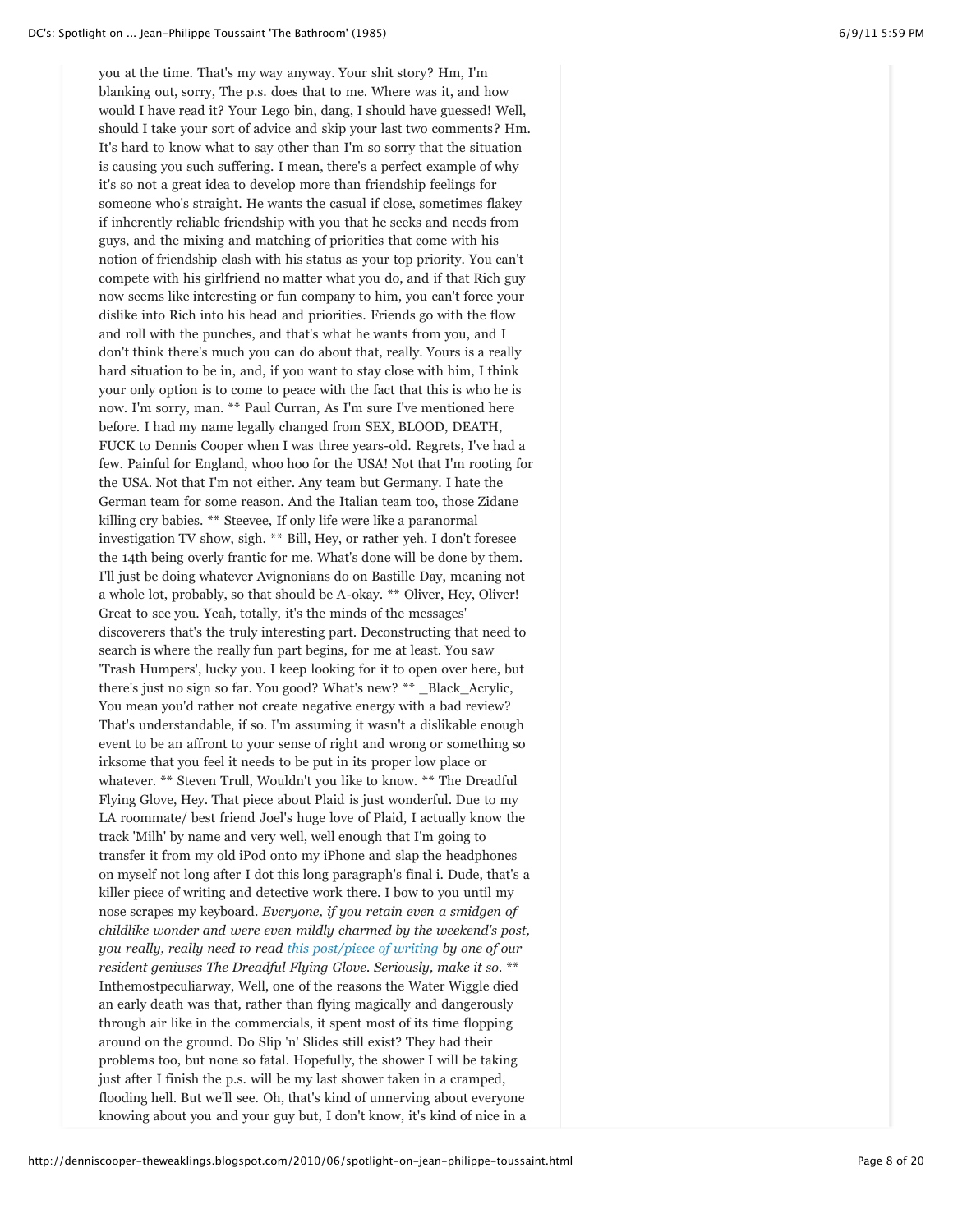way, isn't it? Sweet or something? And him making a public choice of you over the girlfriend is sweet too. Am I seeing sweetness where there is less? What do you think? You're such a night owl. Yury is too. I'm such an early bird trying to swipe the worm kind of guy. But the dead of night has its worms too, I'm sure. I hope your ear stops this all ringing and clogging nonsense. What does it think it is, a brain or something? My weekend: A whole bunch of novel work, of course. It was relentless and too slow moving, but, yeah, same old. I guess I must have gone out and bought food and cigarettes 'cos that just seems logical. I talked to this friend of mine Laurence who's translating the 'TIHYWD' texts into French for the subtitles, and I tried to help her figure out how to change some lines that are heavily reliant on English language tricks and associations, and I think she decided on a solution, although I think it's going to ruin my little language tricks, which is sad, but can't be helped, I guess. On Sunday, Oscar and I walked to the Centre Pompidou to see this new show there called 'Dreamlands' about utopian architecture (theme parks, Las Vegas, Dubai, etc.) and it was the best art show I've seen in a long time, so that was cool. I'd forgotten to buy enough food for the weekend on Saturday so, on my way back, I tried the few supermarkets that are always open on Sunday, but none of them were open for some crazy weekend. So, I was fucked. Then I remembered that when Yury and I moved back to Recollets a year and a half ago, I'd used this microwavable pack of rice as packing material because it was like a little pillow, and I had just put it on a shelf here absentmindedly, and it was very dusty, but I ripped it open just in case, and the rice was still totally fine, which is creepy, so I microwaved it and dumped some cheese and vegieburger stuff in it, and I did not go hungry as I'd feared I would. Worked some more. Did some blog post-related stuff. Watched some World Cup on TV. Talked to a couple of friends, made plans to meet up this week. I got about five calls within the course of two hours from a blocked number, and I didn't answer them 'cos blocked numbers make me suspicious, and whoever called didn't leave a voice message, so I hope it wasn't Vincent Kartheiser or someone from the Nobel Prize committee or something. Oh, I think that's quite enough of my weekend. Everything else was even more trivial. How were your ear and day today? \*\* Joseph, You doing the World Cup experience? I'm mostly just doing it because everybody here can hardly talk about anything else right now. Congrats on the place to live! What a relief! DC's first straight friendly gay bar?! Wtf! First? The others have a no entering without flouncing policy? Never heard of such a thing. Weird. Here? Just work work work, mostly. When I'm working on a novel, my life becomes simultaneously less boring to think about and more boring to describe. Funny, that. \*\* Creative Massacre, Ah, you'll get to France before too, too long. I can feel it. Never seen 'Weeds', no. Know about it, wish I could watch it. The thing is, I hate watching things on my laptop because I basically live 90% of my life looking at it, and our TV is so primitive you can't even plug a DVD player into it. Sucks to be me when it comes to TV. Nice to see you, buddy. \*\* Justin, I did do a day on them before, but it was probably before most of the d.l.s around here were born. I mean before your d.l. parts were born. You sent me the story? Cool, I'll go find it. Thanks! I never saw 'Bruno'. It seemed meh. I've never watched 'True Blood'. Has it gotten better or something? I remember when it started everyone I know was saying it was watchable but meh. \*\* You-x, I'm okay at multi-tasking, it turns out. Yeah, I have friends/ couples who break up for fractions of a second all the time. I guess it's exciting or something. I usually don't break up with people until we do. I'll try the Beach House album again but loud. It sounded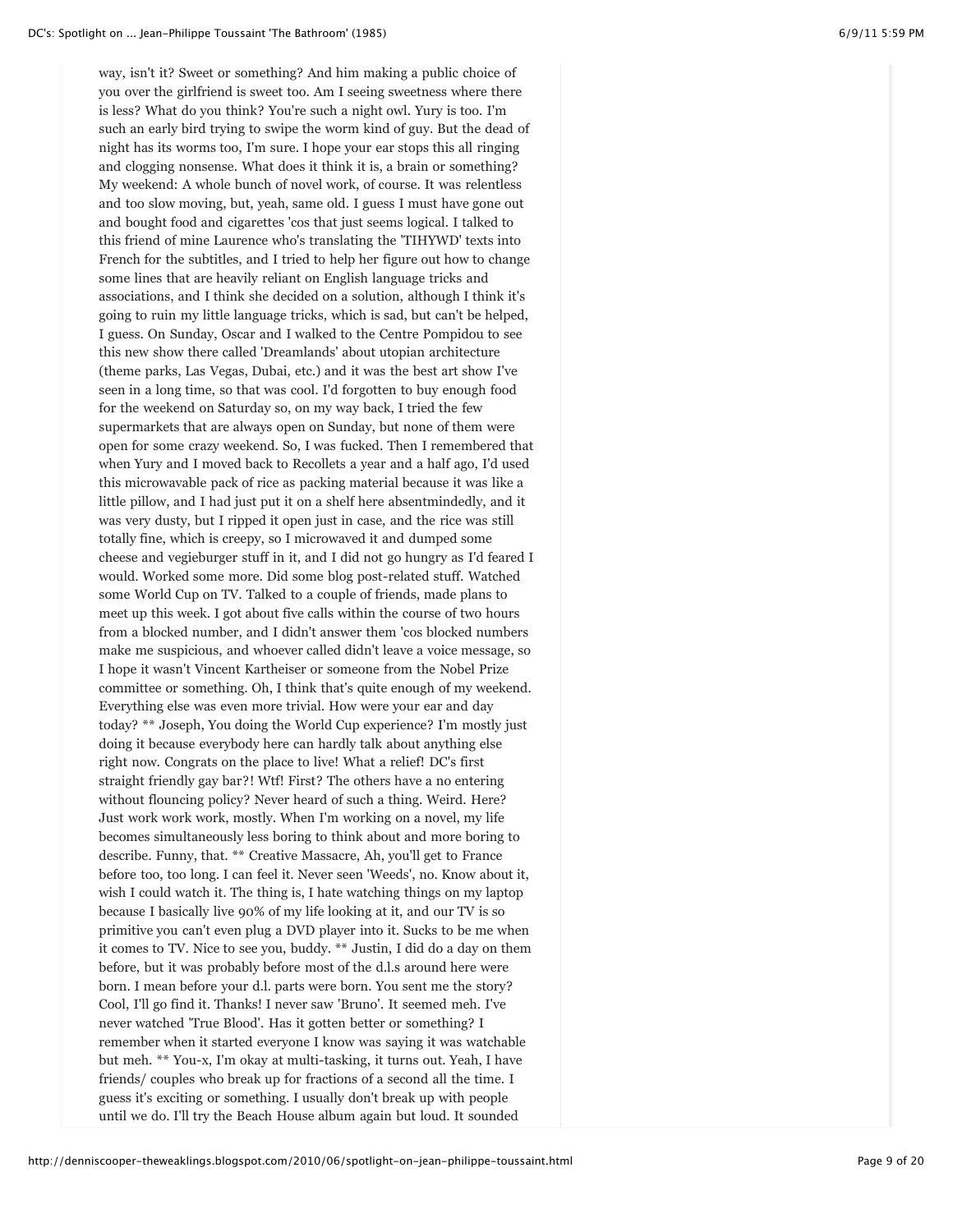kind of uninvigorated, and maybe volume was the issue. Oh, I think the subliminal messages stuff is just a blast, basically. I suppose their effect is kind of transcendent of dumb thrilldom since I eat them up. They just seem like little magic tricks to me, or like magic tricks crossed with gag gifts. Plus, I'm sure they key into my big interest in writing encoded fiction. In that sense, they're utopian, I guess. If only encoding were that easy, or something. I don't know. Chuffed to see you, man. \*\* Changeling, Hey. Oh, I read your new piece, and I'll, like, leave a comment over there. I was going to do that here, but then I realized this morning that's kind of like an atheist praying. Wow, that made no sense at all. When I get to the bottom of the p.s., I sometimes get kind of loopy. Your tardiness is not a problem, rest assured. Worrying about that is like ... an atheist praying, ha ha. No, seriously, I'll just be pleased at whatever point you send it along. The doll clip: at the very end, it seems to speak an actual sentence. I can't hear what it is. That's the kick, if there is one, I guess. All right, I'll take my loopiness onwards now. \*\* David, You didn't miss the boat, but you did catch me after I became a space case. I only watched some clips from 'The Informers' movie, so I don't know, although the clips just seemed wrong wrong wrong to me. Completely wrong tone for something that was hoping to do Ellis' work justice. But I don't know. Ellis thought it was crap, if that means anything. \*\* Okay, I'm going to go find some outdoors. Today the blog has its sights on what I believe to be a most charming book. Up to you now. See you tomorrow.

Posted by Dennis Cooper at [12:59 AM](http://denniscooper-theweaklings.blogspot.com/2010/06/spotlight-on-jean-philippe-toussaint.html)

# 38 comments:

# **[DavidEhrenstein](http://www.blogger.com/profile/11016905507543736049) said...**

Ivy Compton-Burnett looks forward to both Pinter and Gaddis. Reading her reminds me of the excahnge between a pair of exceptionally chic lesbians in the restaurant scen in *The Servant* (where the Mighty Harold himself plays a part.)

[June 14, 2010 6:22:00 AM PDT](http://denniscooper-theweaklings.blogspot.com/2010/06/spotlight-on-jean-philippe-toussaint.html?showComment=1276521767160#c8411941389448636041)

# **[dooflow](http://www.blogger.com/profile/07782570508654139325) said...**

J-P T's "Camera" from Dalkey is as amazing. They are doing an incredible service bringing all his work out in translation.

[June 14, 2010 8:16:00 AM PDT](http://denniscooper-theweaklings.blogspot.com/2010/06/spotlight-on-jean-philippe-toussaint.html?showComment=1276528611520#c6069638692343548411)



# **[Sypha](http://www.blogger.com/profile/12740936248484380103) said...**

Interestingly enough, Joe Mills linked me to an interview yesterday where Ellis said he might be done with writing novels. H'mm.

Aside from "Imperial Bedrooms" I have a lot of other stuff to read. Recently I ordered Guyotat's "Coma," Quentin Crisp's "Naked Civil Servant," "The Celestine Prophecy," and so on. I'm also trying to get through as many novels as I can this summer because in the Fall I want to devote all my reading energies to Crowley, Austin Spare, and Thelema in general. Mainly because in 2011 I plan on rereading all of Kenneth Grant's occult books, this time in the order they were written, which I've never really done before. I've recently been thinking about applying to join the Typhonian Order, which is a rogue branch of the O.T.O. founded by Kenneth Grant.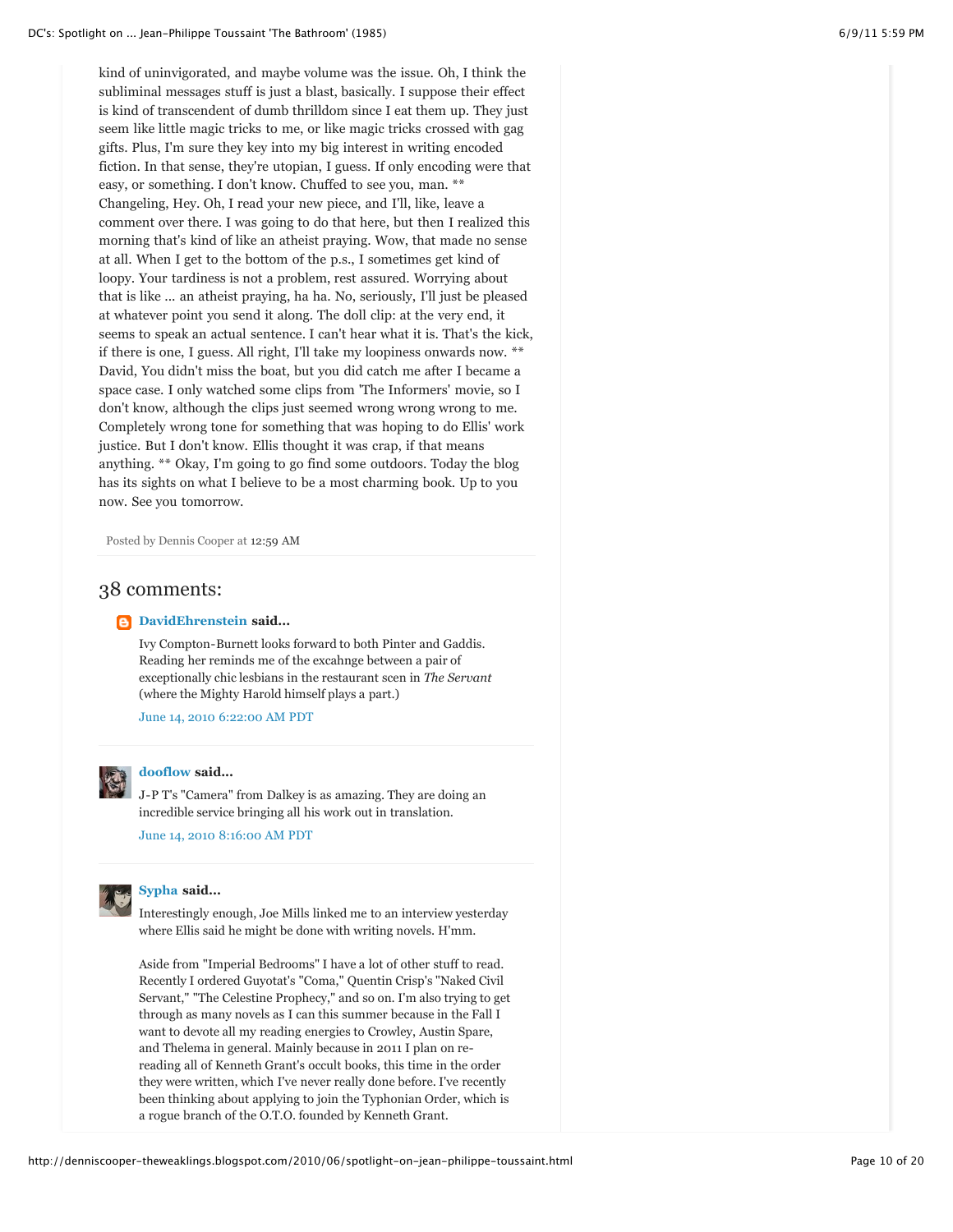**[alan](http://www.blogger.com/profile/01632194524998378578) said...**

# [June 14, 2010 8:58:00 AM PDT](http://denniscooper-theweaklings.blogspot.com/2010/06/spotlight-on-jean-philippe-toussaint.html?showComment=1276531112465#c6813847513228146870)

Ken Baumann, Paul Curran, Dennis: thanks

Dennis: This novel reminds me of Kobo Abe's "The Box Man" from the description. So you're following the World Cup? Do you follow other sports?

[June 14, 2010 9:49:00 AM PDT](http://denniscooper-theweaklings.blogspot.com/2010/06/spotlight-on-jean-philippe-toussaint.html?showComment=1276534148551#c4069518095696923650)



**[l@rstonovich](http://www.blogger.com/profile/09956207847950425541) said...** Hey D-

"Imaginary Dart tournaments in his hotel room" makes me want to read this book. Ever read The Universal Baseball Assoc. by Coover? I was never that big a baseball fan but that book was amazing, and it totally predicted "fantasy" leagues, and it had the best names ever. In fact I swiped the name "Ham Craft" for one of the few Lawn songs I wrote and sang.

A big "duh" on my part about amsterdam, scoring and smoking elsewhere. I always picture just getting gonzo high in some cafe and really wishing I was just drunk on suds and being totally paranoid.

I just watched that movie The Exiles last night about American Indians in LA, filmed in late 50's early 60's. Man that was awesome. Highly recommend it.

Gonna get the last Hummingbirds up today and prepare tomorrows show, seriously remiss, I have been, in my duties, so remiss I speak like yoda.

Toe is much better today, whew. That was a week of pain. Sucks cuz I just started playing Tennis and I think I'll have to hold off a spell. It's such a strange sport for me to get into, I think Infinite Jest is the culprit.

Oh yeah I knew I wanted to mention something. Yesterday's subliminal day. When I was like 10 we were traveling through CT and my parents stopped at a Howard Johnson's. I'd never been in one and immediately I asked my mom "do you think I'd like fried clams?" They were featured on the menu and I really wanted them. Later I came across the book Clam Plate orgy about subliminal ads. Apparently all the clams were in arranged as strange creatures fucking. I guess my subconscious really digs that, and I still love me some fried clams. I'm a sucker.

-L

[June 14, 2010 9:53:00 AM PDT](http://denniscooper-theweaklings.blogspot.com/2010/06/spotlight-on-jean-philippe-toussaint.html?showComment=1276534416416#c8029897092098036043)



# **[alan](http://www.blogger.com/profile/01632194524998378578) said...**

you-x, Oh, I just saw your comment, thanks a lot. Also wanted to mention that I liked your poem in Everyday Genius. [June 14, 2010 9:58:00 AM PDT](http://denniscooper-theweaklings.blogspot.com/2010/06/spotlight-on-jean-philippe-toussaint.html?showComment=1276534722512#c756544949675999575)

**[DavidEhrenstein](http://www.blogger.com/profile/11016905507543736049) said...**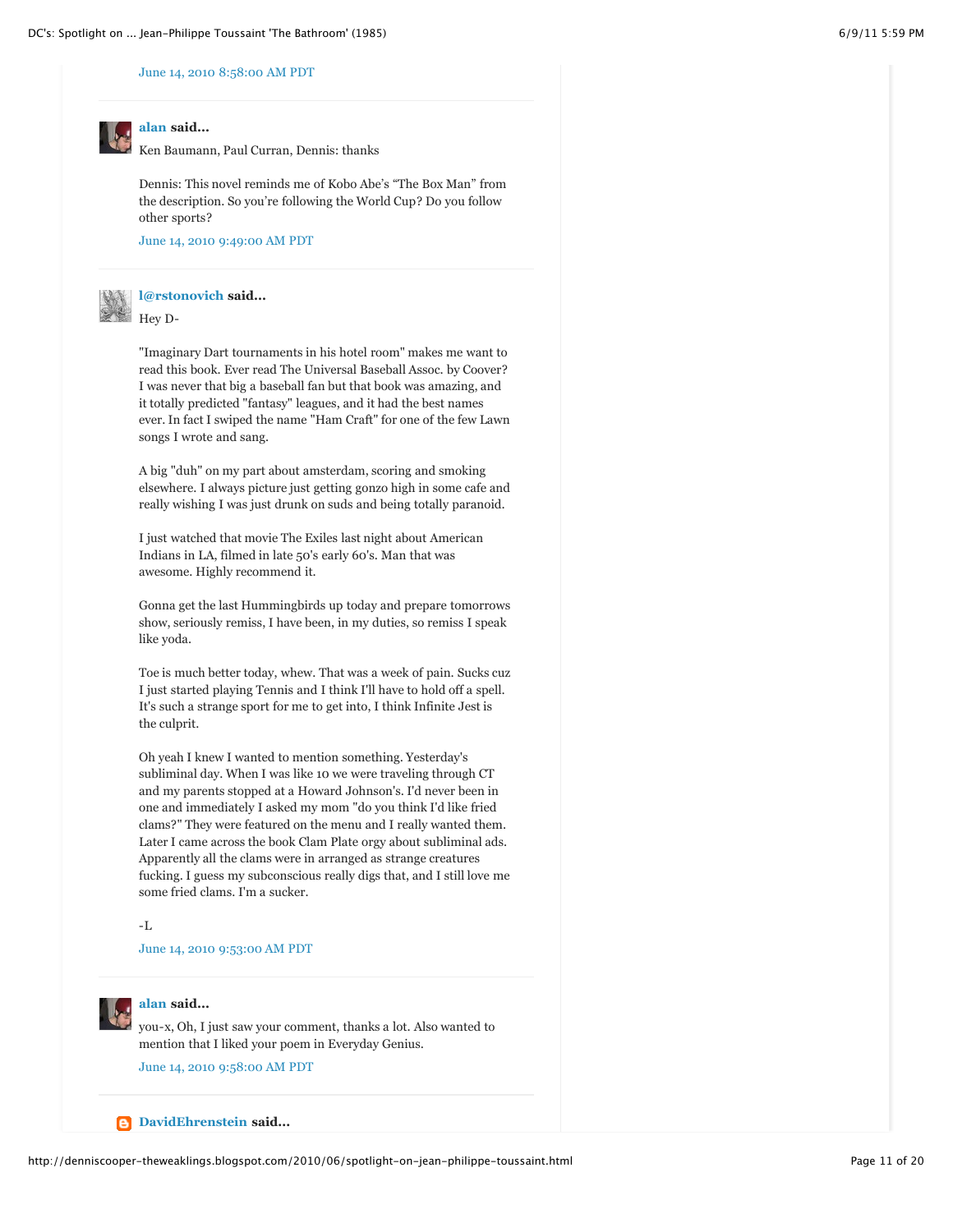John Waters loves *Two Serious Ladies* [AND Denton Welch AND](http://www.usatoday.com/life/books/news/2010-06-10-buzzplus10_ST_N.htm) Ivy Compton-Burnett.

[June 14, 2010 10:02:00 AM PDT](http://denniscooper-theweaklings.blogspot.com/2010/06/spotlight-on-jean-philippe-toussaint.html?showComment=1276534960569#c1036308923145079927)

# **[DavidEhrenstein](http://www.blogger.com/profile/11016905507543736049) said...**

[June 14, 2010 10:02:00 AM PDT](http://denniscooper-theweaklings.blogspot.com/2010/06/spotlight-on-jean-philippe-toussaint.html?showComment=1276534960570#c627448733394361152) *This post has been removed by the author.*

# **[stan\\_cz](http://www.blogger.com/profile/09329502419398560399) said...**

Hey Dennis,

wow, John Waters has the greatest taste in books of any celebrity I know. All my gods are there. That makes me very eager to read the Stead and Shriver novels he mentions, which I'm unfamiliar with. Is he the coolest guy in showbusiness? I think so.

My ear problem took care of itself, miraculously. What finally worked for me this morning was some more peroxide and a strong hot blast of water from an ear syringe. It's amazing how loud everything sounds, even the typing I'm doing now, after a week of mono-hearing.

I see about your reluctance of going on all these trips. I used the word nice in respect of you enduring such a busy schedule. So I know what you mean. Getting up early every day I'm writing novel from 8 to noon, have lunch and then fill every available minute with more writing, so I can see how why you don't want to leave your writing desk either.

[June 14, 2010 10:42:00 AM PDT](http://denniscooper-theweaklings.blogspot.com/2010/06/spotlight-on-jean-philippe-toussaint.html?showComment=1276537330434#c6848253343582327766)

# **['Stoopid Slapped Puppies'](http://www.blogger.com/profile/09108804439161646380) said...**

Finally an event happens where I become fused as one with the TV. My emotional state controls the World Cup games. Inept and bored I am and in that state I sit and around the world football fans consume my thoughts and emotions through their TV sets in the form of games.

I am bored, the games are boring

I am inept, and passes 'go astray'

I drop ketamine and the English 'keeper drops the ball'

I fall into a K hole and players fall and writhe on the ground

I smoke too much weed and get high and another shot goes over the bar.

Tomorrow I take acid -BEWARE SPAIN

That's it really…apart from a question, should I invest some time and money in the author Kenji Siratori. I came across him (not literally) on the internet (isn't that a wonderful thing) there's not too much info but he seems kinda interesting-any thoughts?

Anyway anyhow have some fun, about a big shopping bag full to the brim. L&TR

Nick

[June 14, 2010 11:07:00 AM PDT](http://denniscooper-theweaklings.blogspot.com/2010/06/spotlight-on-jean-philippe-toussaint.html?showComment=1276538845938#c5960377594789290569)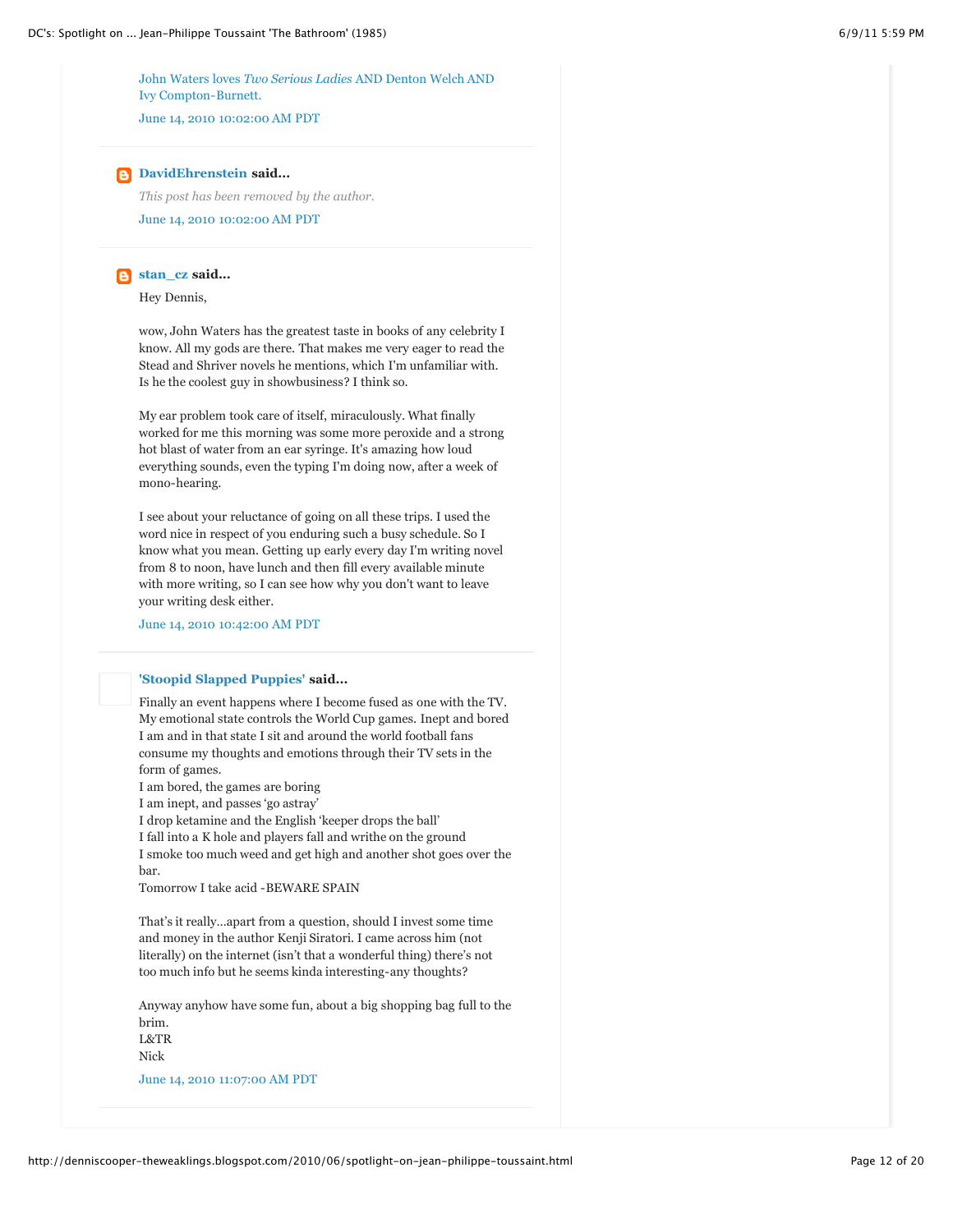# **[postitbreakup](http://www.blogger.com/profile/07526433080083395149)** said...

# Dennis,

ouch ouch ouch ouch ouch. Although of course you are right. You know how I always end up romanticizing/sexualizing what should be just a friendship. I've done it my whole life, even before I really understood what sex meant. It has even happened with a few of the close female friends I've had! I think that's why I have so few friends. I just get way too unhealthily interested in people. I guess that qualifies as the thing that's "fucking you up and scaring and fascinating you at the time," but every time I try to write about that I end up just writing a super thinly veiled account of the guy *du jour* and it fizzles after a few paragraphs.

The shit story, I think I emailed it, but I guess I might as well just post it on my blog. I used to be so paranoid about that since I read that it means you lose first publication rights and stuff, but it's unlikely this will be published anyway.

I'll let you know when I've posted it. Thanks for the advice as always.

# [June 14, 2010 11:45:00 AM PDT](http://denniscooper-theweaklings.blogspot.com/2010/06/spotlight-on-jean-philippe-toussaint.html?showComment=1276541138152#c2033790545338069570)

# **[Wolf](http://www.blogger.com/profile/01137509862247953825) said...**

dear mr cooper,

just a quick note to let you know myself and mr Prey aka HulsonMan will be checking out that crazy play of yours on the 13th of july.

just booked the tickets this morning.

we'll drive there from my dad's i reckon, if he lets me borrow his car. he usually does but given how homicidal a driver i am maybe that's not the best idea. we might come on donkeyback.

so, uh, we should be available for hanging out activities in the daytime.

that's a moronic querstion, but i assume it's strictly forbidden to shoot the show right?

i hope you're ok dude. i've been really depressed lately so not too sociable sorry..

[June 14, 2010 12:13:00 PM PDT](http://denniscooper-theweaklings.blogspot.com/2010/06/spotlight-on-jean-philippe-toussaint.html?showComment=1276542830780#c2679911745843624921)

# **[steevee](http://www.blogger.com/profile/11237556280482897025) said...**

GHOST HUNTERS has often had "celebrity" guests come along for the investigation, the oddest being Meat Loaf. I can picture you as a guest on GHOST HUNTERS INTERNATIONAL, which is based in Europe. There must be some good haunted locales in Paris you could check out.

[June 14, 2010 1:02:00 PM PDT](http://denniscooper-theweaklings.blogspot.com/2010/06/spotlight-on-jean-philippe-toussaint.html?showComment=1276545760783#c1648273799610968996)

# **[postitbreakup](http://www.blogger.com/profile/07526433080083395149) said...**

[my failed story "Waste Management," now on Melanchallaleuia](http://postitbreakup.blogspot.com/2010/06/story.html) [June 14, 2010 2:27:00 PM PDT](http://denniscooper-theweaklings.blogspot.com/2010/06/spotlight-on-jean-philippe-toussaint.html?showComment=1276550851859#c2338715014794630047)

# **[stan\\_cz](http://www.blogger.com/profile/09329502419398560399) said...**

Just saw the term sausage entrepreneur on the news. Is that the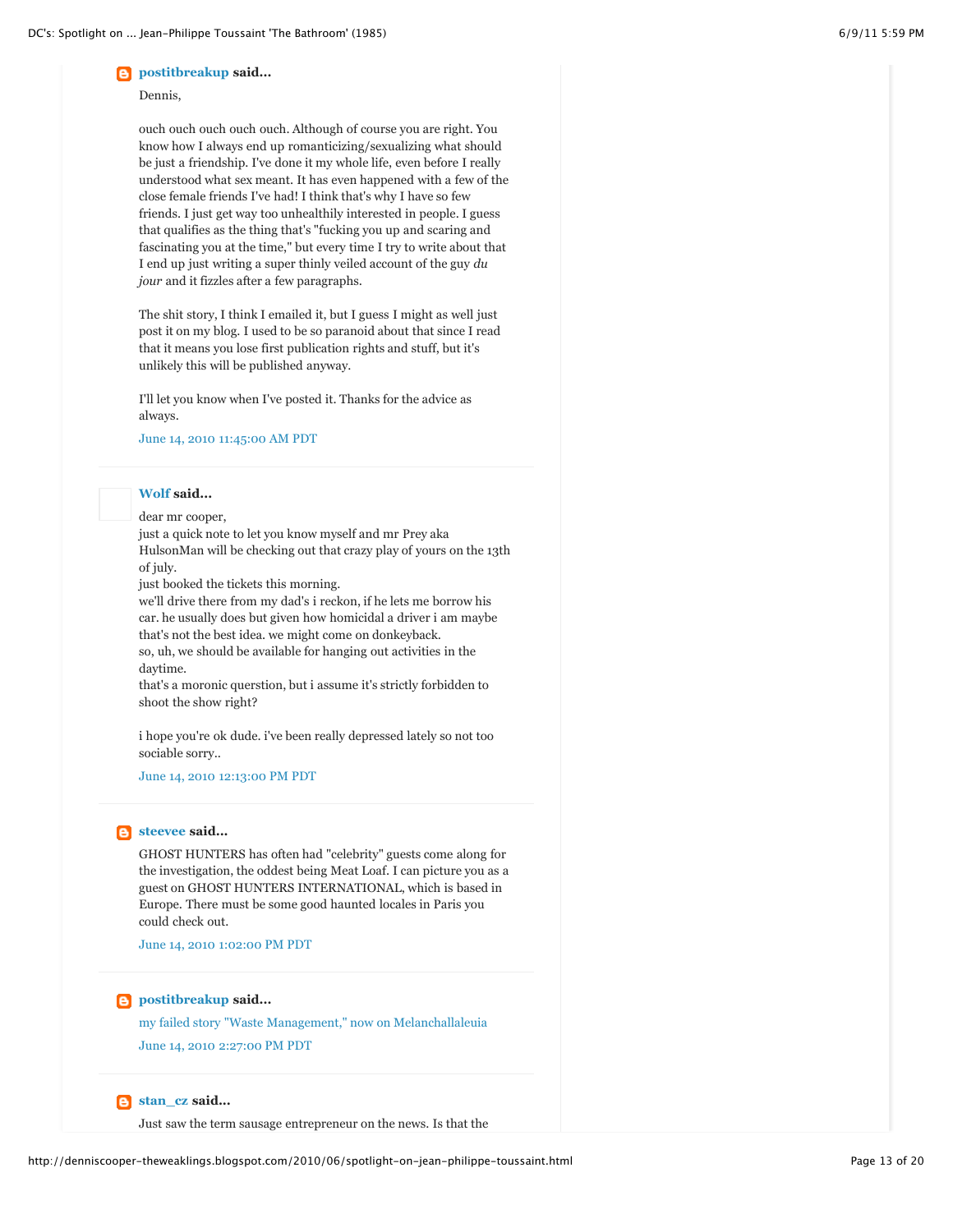best unintentional euphemism for male pornstar or what?

[June 14, 2010 3:24:00 PM PDT](http://denniscooper-theweaklings.blogspot.com/2010/06/spotlight-on-jean-philippe-toussaint.html?showComment=1276554296687#c4881750518858283817)

# **[Justin](http://www.blogger.com/profile/18018266232118127861) said...**

Hmmm, this reminds me of those germaphobes who end up locking themselves in the bathroom, and Gwenyth Paltrow's character from the Royal Tenanbaums (sic). The bathroom seems like it would be the best room to seclude yourself in, it's generally the most private, and in natural disasters, safest room in the house. The message should be in your Facebook inbox, but there's always the chance I left the site before it sent.

Bruno is definitely one of those movies that should be caught on cable when nothing else is on, all the funny clips can easily be found online. True Blood started out very slow, but then picked up around the fourth or fifth episode, the second season was batshit insane but it managed to work.

[June 14, 2010 3:25:00 PM PDT](http://denniscooper-theweaklings.blogspot.com/2010/06/spotlight-on-jean-philippe-toussaint.html?showComment=1276554350184#c2356237989535047202)

# **[\\_Black\\_Acrylic](http://www.blogger.com/profile/01137482556870612454) said...**

@ Nick / Stoopid Slapped Puppies, I smoked a bunch of weed round at a friend's house on Saturday during the England match. And there was me thinking that goalkeeping fuck-up was all \*my\* fault. Anyway I can't see this ending well but at least Argentina have made a decent start. Here's hoping that £20 bet proves to be a canny investment.

[June 14, 2010 3:39:00 PM PDT](http://denniscooper-theweaklings.blogspot.com/2010/06/spotlight-on-jean-philippe-toussaint.html?showComment=1276555185733#c168171739777037086)

# **[Frank Jaffe](http://www.blogger.com/profile/04772286227109853780) said...**

hey Dennis!

Yup today was the big day! I am currently at our hotel in gothic New Orleans. It was a pretty easy drive, only about 11 hours, GPS said it would take over 13 hours, so we shaved off a nice amount of time.... We only stopped once for some Waffle House, one of the better waffle houses i've been to. Super nice people and except for the bathroom (smelly!) it was pretty clean (by Waffle House standards)

Tonight is one of my favorite NoLa places, Stella! Amazing food, sooooo good!

I think me and my dad might get some drinks before dinnertime, I've gotta get dressed and get going. But I will keep you updated throughout the week about our adventures!! :) xxfrank

# [June 14, 2010 3:49:00 PM PDT](http://denniscooper-theweaklings.blogspot.com/2010/06/spotlight-on-jean-philippe-toussaint.html?showComment=1276555785842#c1163060765453416153)

# **[Oliver](http://www.blogger.com/profile/00443820229752602624) said...**

I heard that Trash Humpers got picked up by Warp, so there should be a DVD at least. I might make a post about it, but I don't think I write about film very well. Worth a try, though.

[June 14, 2010 4:10:00 PM PDT](http://denniscooper-theweaklings.blogspot.com/2010/06/spotlight-on-jean-philippe-toussaint.html?showComment=1276557016597#c7867956742837185529)

# **[DavidEhrenstein](http://www.blogger.com/profile/11016905507543736049) said...**

[Latest FaBlog: Son nom de venise dans calcutta desert](http://fablog.ehrensteinland.com/2010/06/14/son-nom-de-venise-dans-calcutta-desert/)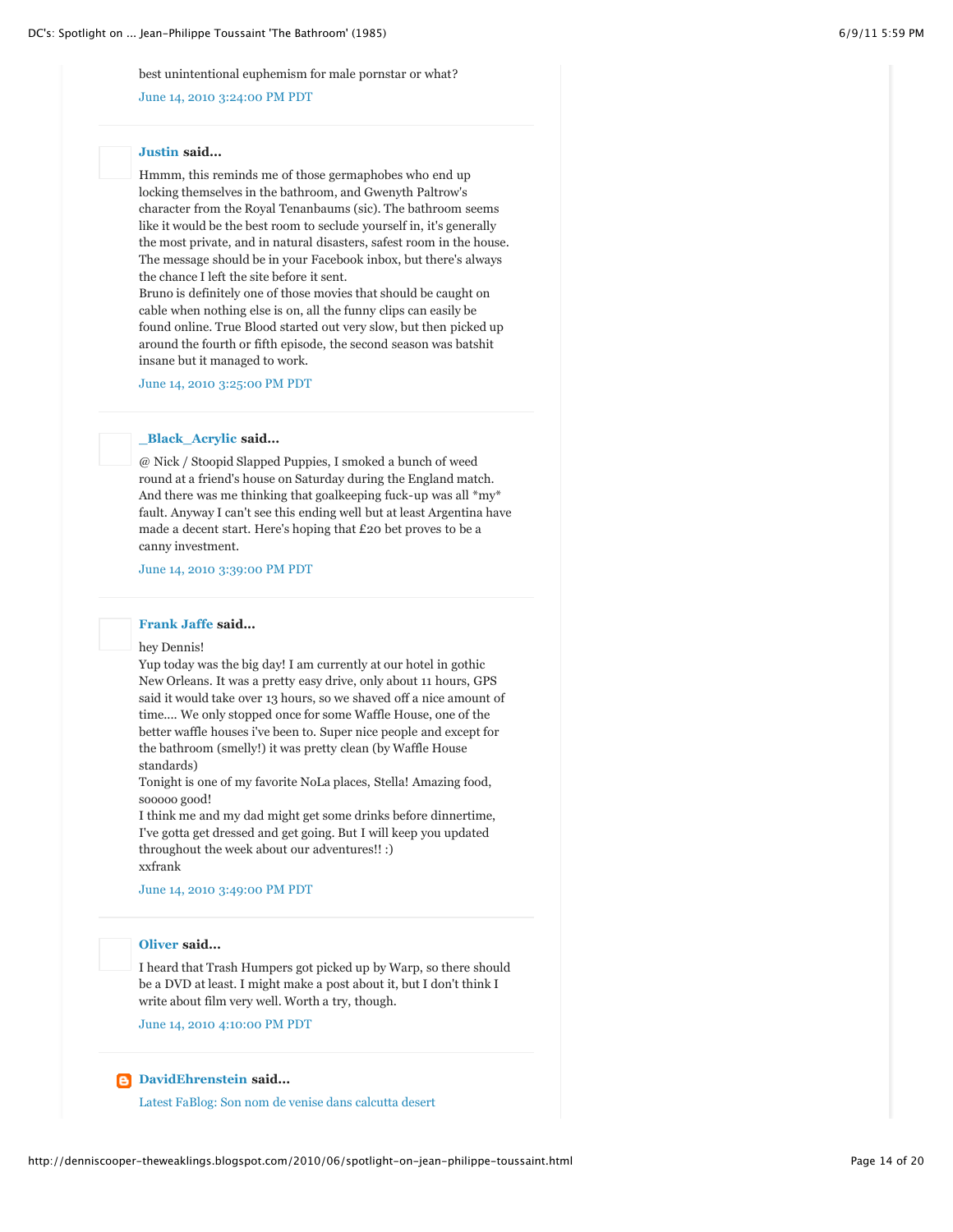# [June 14, 2010 4:35:00 PM PDT](http://denniscooper-theweaklings.blogspot.com/2010/06/spotlight-on-jean-philippe-toussaint.html?showComment=1276558559417#c3531133423285241065)

# **[Joseph](http://www.blogger.com/profile/08573548351596389926) said...**

Oh yeah, I thought that claim to fame for the bar was weird too. Seemed actually a lot more exclusory (not a word? I thought it was a word) than simply not saying anything about it at all. But hey, they're hiring and promised 500 bucks a week so whatever. I started packing my shit up today, which felt really good, I've been in Jacksonville for 5 years and really really don't care for it very much.

Oh yeah! I know how you feel about the life being so much more exciting in your head! When I was in that month long trance that was the manuscript of chicken coop I was in a lot better mood internally and when people asked me what I was up to i couldn't really say shit. Don't worry about not being able to describe what's going on, it'll make sense to all of us when we get to read'er.

[June 14, 2010 4:51:00 PM PDT](http://denniscooper-theweaklings.blogspot.com/2010/06/spotlight-on-jean-philippe-toussaint.html?showComment=1276559504287#c1216799180534145535)

# **[steevee](http://www.blogger.com/profile/11237556280482897025) said...**

My apartment building had some drama today, although I'm still not sure what happened. I left my apartment around 5 to attend a press screening. As soon as I opened the door, the smell of wood smoke hit me. When I walked further down the hallway, the smell grew stronger. It was like I was 6 feet away from a roaring fireplace. I got worried and decided to go to the police station across the street from my building. They told me to call 911. I did and talked briefly to the fire dept. I had to go, so I don't know what the fire dept. did, but when I came home around 7:30, the smell was gone and all the windows in the hallways were open.

[June 14, 2010 5:48:00 PM PDT](http://denniscooper-theweaklings.blogspot.com/2010/06/spotlight-on-jean-philippe-toussaint.html?showComment=1276562913340#c366519849717138729)

# **[Chris](http://www.blogger.com/profile/15021443509529893430) said...**

no update as of yet - sent updated budget to this Ben guy. I'll let you know when I know something.

Listening to the new melvins for first time, hmmmmmmmmmm

#### Chris

[June 14, 2010 7:08:00 PM PDT](http://denniscooper-theweaklings.blogspot.com/2010/06/spotlight-on-jean-philippe-toussaint.html?showComment=1276567687446#c6610790246382730852)

**[Ken Baumann](http://www.blogger.com/profile/12621073880755140131) said...**

Hey Dennis!

Ahh, I know it. In both editing Solip and planning the next book, there's nothing that would be cooler than an INSERT SECRET MESSAGE button. But then there goes the fun.

I ask because I recently started editing Solip, and was staring at my document full of the stuff I think vital, and looking at the word count (~10k), and just sort of staring. But the insecurity/daunted feeling went away as I worked. Blake has also been helping & guiding. I'll be excited to show this one to you eventually.

I also look forward to chatting in person; I've only talked out the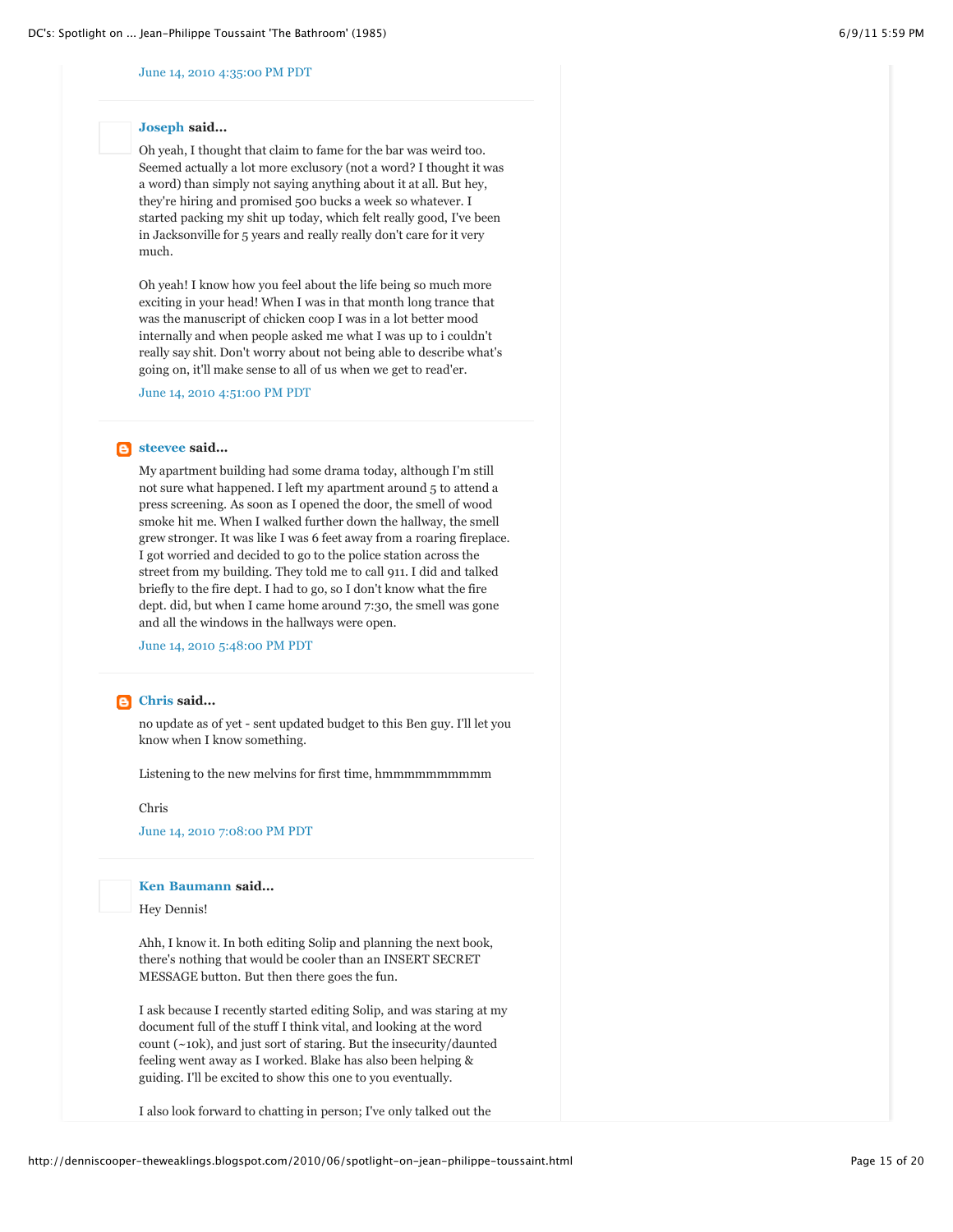increasingly elaborate concept of the planned book once, and it sounded open, exciting, challenging.

All the best, yours, Ken

[June 14, 2010 7:34:00 PM PDT](http://denniscooper-theweaklings.blogspot.com/2010/06/spotlight-on-jean-philippe-toussaint.html?showComment=1276569278384#c44537769122016407)

# **[Frank Jaffe](http://www.blogger.com/profile/04772286227109853780) said...**

Lol this just in. Gio black Peter (a good friend of mine and also a guy that I think does some great artwork and music) posted a late (I guess) response to something posted a while back by you and he just tweeted this:

GBP WILL NEVER BE A DENNIS COOPER SACRIFICE http://denniscoopertheweaklings.blogspot.com/2010\_05\_26\_archive.html

xxfrank

[June 14, 2010 8:03:00 PM PDT](http://denniscooper-theweaklings.blogspot.com/2010/06/spotlight-on-jean-philippe-toussaint.html?showComment=1276571030171#c2342273220916530414)

# **[Chilly Jay Chill](http://www.blogger.com/profile/03284766702868786451) said...**

# Hey Dennis

Been curious about 'The Bathroom' - it looks amazing from these excerpts. I read 'Camera' recently which I liked but this seems even more promising. You have a preference?

Currently reading the new John Waters which is beyond charming, as you'd expect. Great stuff on Cy Twombly and amateur porn. Has your novel changed its title with all the work you've been doing on it? Do you think about those things when you're deep into it or rely on a eureka moment of clarity if a switch is going to be made? Hope all's well

[June 14, 2010 8:08:00 PM PDT](http://denniscooper-theweaklings.blogspot.com/2010/06/spotlight-on-jean-philippe-toussaint.html?showComment=1276571326217#c6262973659232116155)

# **[postitbreakup](http://www.blogger.com/profile/07526433080083395149) said...**

dennis,

i'd be happy to mail you, or anyone that wants it, the pdf i have of catcher in the rye. i'm not sure if it's 100% accurate but it looked to be at least 98%. a download i found

[June 14, 2010 8:28:00 PM PDT](http://denniscooper-theweaklings.blogspot.com/2010/06/spotlight-on-jean-philippe-toussaint.html?showComment=1276572534213#c8964722310504416519)

# **[postitbreakup](http://www.blogger.com/profile/07526433080083395149) said...**

\*email

[June 14, 2010 8:29:00 PM PDT](http://denniscooper-theweaklings.blogspot.com/2010/06/spotlight-on-jean-philippe-toussaint.html?showComment=1276572559916#c8395277430941318253)

# **[inthemostpeculiarway](http://www.blogger.com/profile/06634992744664294257) said...**

I've always wanted to spend the rest of my life in the bathroom. Sometimes I sleep in the tub, just because I can. Some guy I know also sleeps in his bathroom, but on the floor. He takes blankets and a pillow and curls up underneath the sink.

Hey Dennis,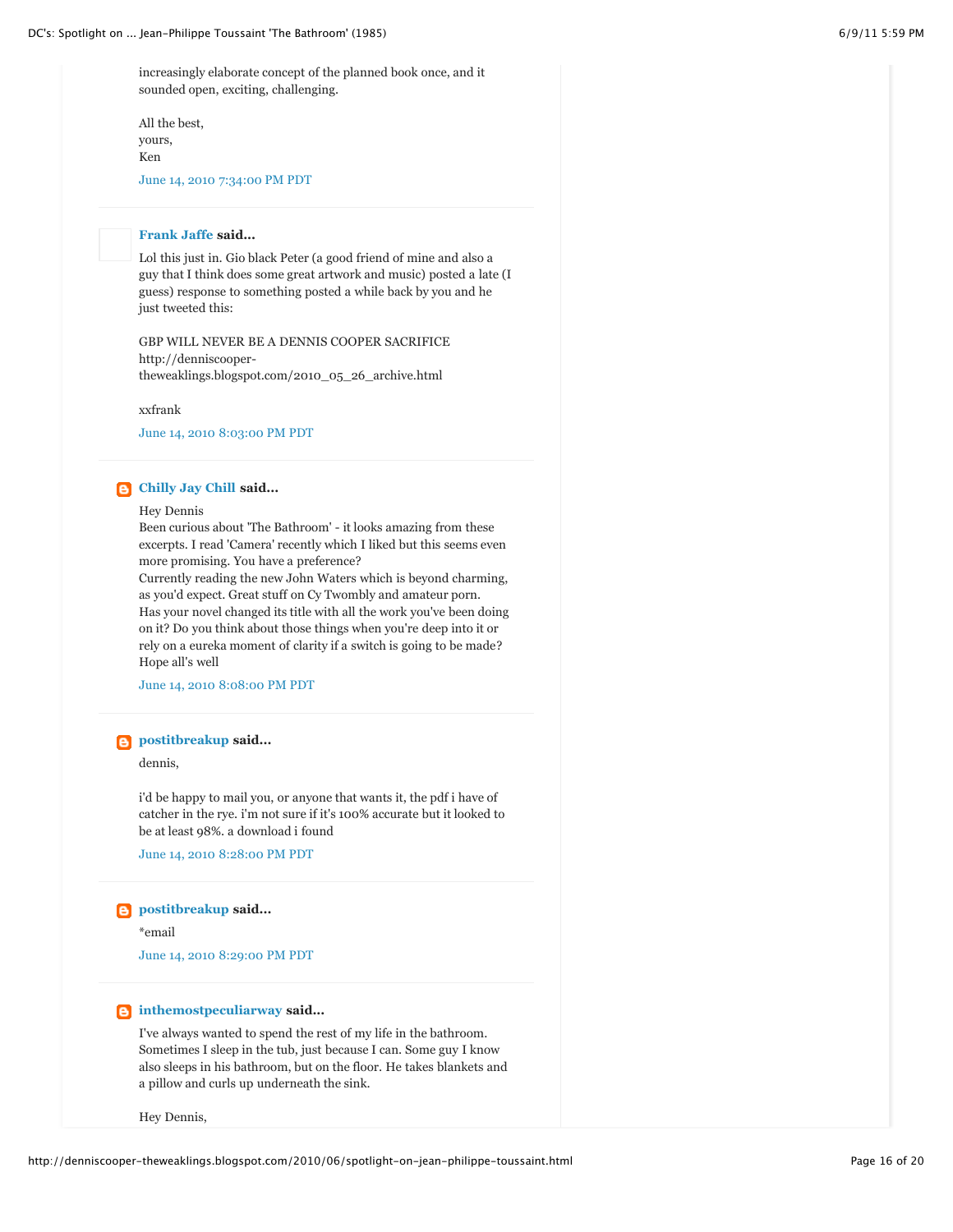I think Slip N Slides are still around. Maybe not as prevalent, but I think they are. And those really hurt whenever it's not completely wet.

Everybody knowing just makes me feel like a complete dumbass, but other than that doesn't bother me really. Him choosing me was sweet, but that's the problem. I don't know how to deal with sweet. And plus, I'm not really over Bendy yet, or Valentine to be completely honest, so it'd be kind of dickish to dump all of that on him. Oh, I don't know. Like I said, later. Or maybe I just won't address it all.

I do enjoy the night. Gillian Flynn has a quote from Dark Places that describes how I feel about the night and daytime: "It was surprising that you could spend hours in the middle of the night pretending things were okay, and know in thirty seconds of daylight that that simply wasn't so."

And I hope there's a brain back there.

I'm sorry about your language tricks, but I'm sure everybody will still love it. So that's good.

Dreamlands does sound pretty cool. I'm glad you and Oscar had a good time. Any pictures?

That's not really creepy about the rice. Rice is delicious. That's lucky that you remembered it, though. And back to the Recollets? Where'd you live before?

That's smart not to trust blocked numbers. Somebody really wanted to get ahold of you, though. Did they call again?

# My day:

Well yesterday after watching True Blood, which was good but one of those 'inbetween' episodes (still there was one very nice dream sequence involving half naked Stephen Moyer and Sam Trammel), my friend called me and asked when she could come over to watch it, and I had forgotten to record it so I said ten, I guess, so no sleep for me. She came over, watched it, loved it (she has a pretty big boner for the show). Then she helped me clean, got a little drunk, decided she wanted to buy the first season as she already had the second, so we went on a quest to find it. Unfortunately not many stores are open at 4 in the morning, and Walmart was charging 40 bucks for it when she could get it for 20 on Amazon so she just went with that. Or is going to.

Came back, went to sleep, woke up, realized the shirt I went out in hadn't been cleaned in a while and was therefore relatively funky. So that was unfortunate but really, it's Walmart at 4 in the morning, and the people at Walmart don't give a fuck about anything because they're working at Walmart, so it doesn't really matter.

Took a shower, put on clean clothes and went and bought some ear wax removal stuff from Walgreens that worked but didn't get rid of the ringing, so I had hot liquid ear wax running down my face and buzzing in my ear. So I guess the antibiotics had nothing to do with the ringing, which means I get to go back to the doctor and tell her, hey, fix this, again.

Read, talked to some people, drank orange juice out of a martini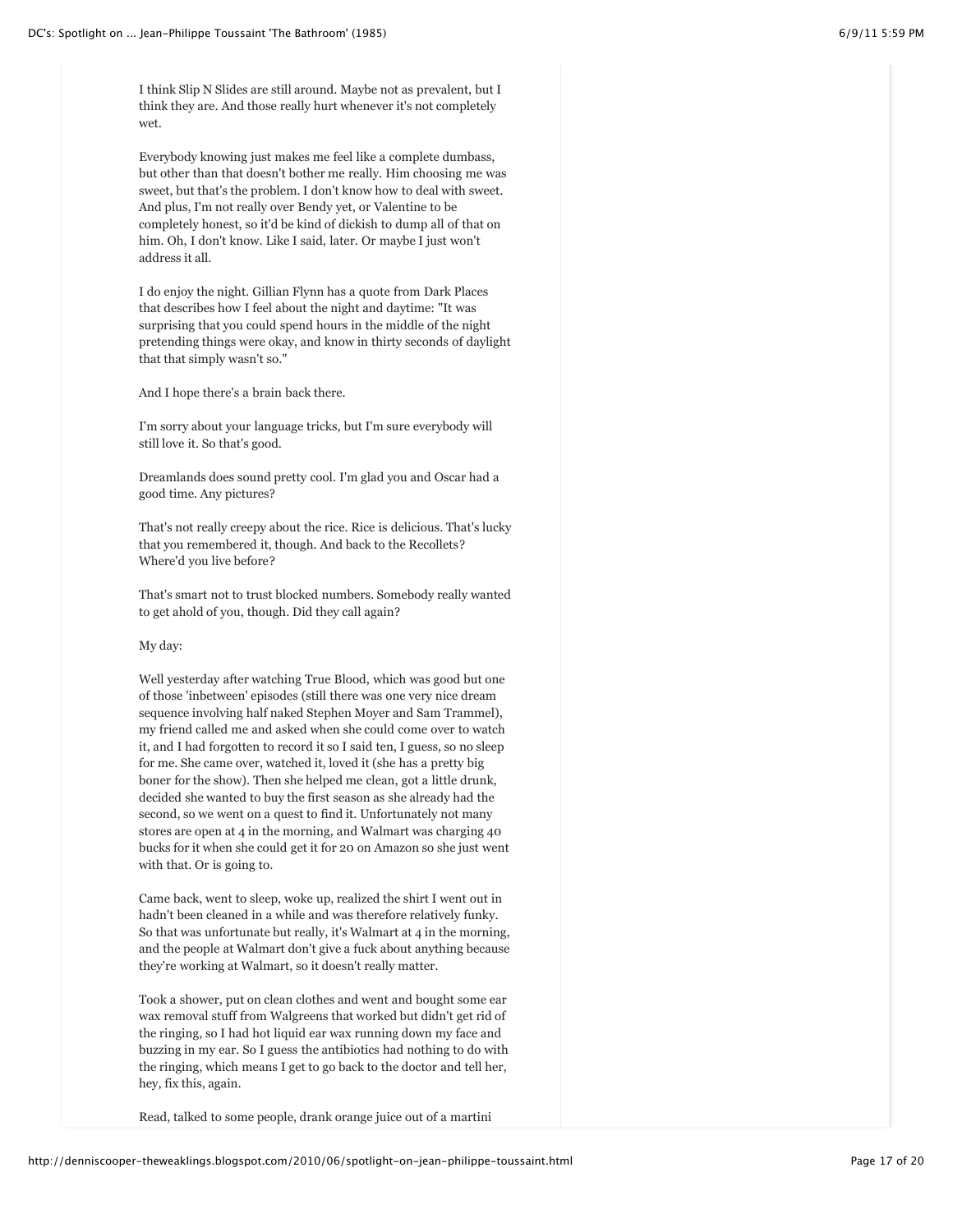Your Monday?

[June 14, 2010 8:33:00 PM PDT](http://denniscooper-theweaklings.blogspot.com/2010/06/spotlight-on-jean-philippe-toussaint.html?showComment=1276572830428#c3965209949348763964)

# **[nb](http://www.blogger.com/profile/14845560814923706140) said...**

Dennis, What's your take on "always writing the same book?" Also, what helped you to first write about what you really wanted to write, I mean not hold back, et cetera? Or, did it come easy? There is such a level of honesty in your writing that you don't see often. I'm trying to figure out how to do this instead of avoiding it. I should eat more tofu. Also, from the time you are reading this, it will be one month until I'm in LA! I'll mostly be hiking.

[June 14, 2010 9:40:00 PM PDT](http://denniscooper-theweaklings.blogspot.com/2010/06/spotlight-on-jean-philippe-toussaint.html?showComment=1276576848274#c3636333549021425370)

# **['Stoopid Slapped Puppies'](http://www.blogger.com/profile/09108804439161646380) said...**

# Dennis

world cup update;

a Paraguian parrot flaps it's wings around my head, it's colours confuse, I flap my arms, next thing balls in the back of the net Italy 1 Paraguay 1; wow;

Thanks for the comments, they help as recently I have felt I have been writing from a diffrent place like inside myself. I think it took some raising of confidence to do that, I guess thats the point, it's just about having the confidence and trust in myself to do that. So smarts to you. Thanks

# Love

Nick

# Ben

No it's all me I am sure of that, I am thinking of going into hiding as there are Sun journalists asking questions about me down the college-they want blood and I fear its all mine Nick

[June 14, 2010 11:14:00 PM PDT](http://denniscooper-theweaklings.blogspot.com/2010/06/spotlight-on-jean-philippe-toussaint.html?showComment=1276582459736#c2907991295289586744)

# **[Misanthrope](http://www.blogger.com/profile/07955171417991918452) said...**

alan, Sorry I haven't gotten to your review yet, but I will very, very soon (like after I finish this here).

postit, I clicked over to your failed story and just read the first line, which, I have to say, is fucking killer.

Dennis, You know, I write a lot of things here to you and others that really put me up for ridicule. But I don't care. So I'll say this too: is it weird that it means tons to me that you get a chance to do that George Miles book someday? I don't know, I guess I just see how special it could be and what it would mean to you, so it means a lot to me too.

Hmm, I guess if someone wrote your biography after you were dead - don't worry, you're not gonna die (and neither am I) - you wouldn't have much choice in who does it, would you?

Interesting question from Mr. NB re: what happened/occurred that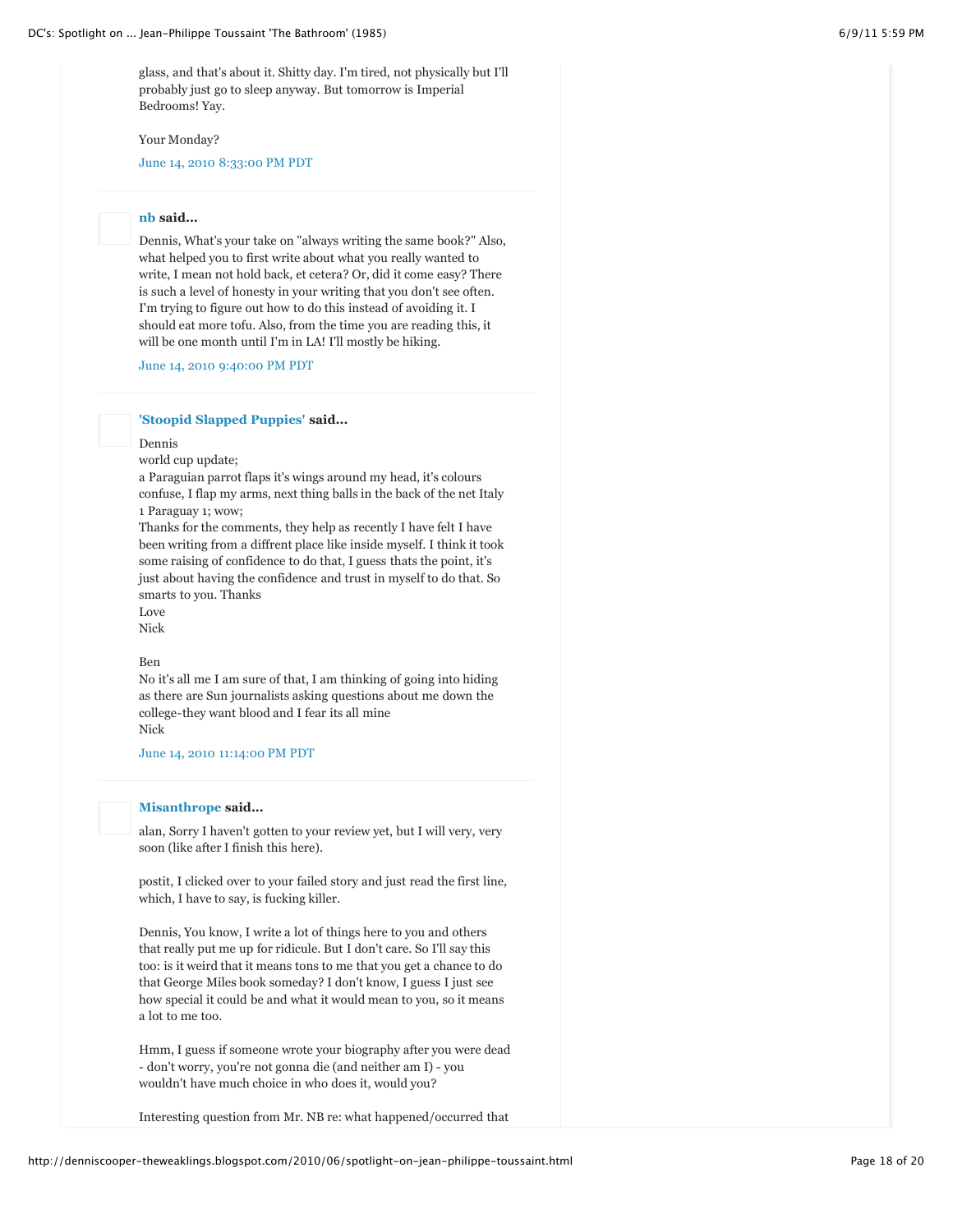made you start writing what you wanted fearlessly. Pretty much for me, it was reading you and Will Self. Though I think I've told you that before.

A whine: I've either got gout or arthritis in my left hand, and it is fucking killing me. I can hardly get to sleep because of it and when I do sleep, the pain keeps waking me up. Heavy doses of ibuprofen have been helpful but only for a couple hours at a time.

And tonight, I was walking through the house and thought my achilles was about to snap off because a sharp pain suddenly developed in that area. Fuck, sometimes I feel as if I'm literally falling apart.

[June 14, 2010 11:30:00 PM PDT](http://denniscooper-theweaklings.blogspot.com/2010/06/spotlight-on-jean-philippe-toussaint.html?showComment=1276583426991#c3198503124768156411)

# **[Oscar B.](http://www.blogger.com/profile/09631473396155935928) said...**

Oh, someone who lives inside his bathroom...that is kind of coherent with the art project I'm working on currently. Dennis, whatcha doing this afteroon? There's this friend of mine, Marcello, the one who's a scientific researcher, who's coming to Recollets about 4 pm coz he is interested in applying to get a place here, and he would very much like to meet you (two, you and Michael, if possible). So, I'll call you later, if you have a minute around 4: 30 ish?

Wolf, so you guys going to Avignon? Cool....Mr Kiddiepunk and I were wondering...where there any seats left on the 13th?

[June 15, 2010 12:26:00 AM PDT](http://denniscooper-theweaklings.blogspot.com/2010/06/spotlight-on-jean-philippe-toussaint.html?showComment=1276586785413#c4154128161801929003)

# **[postitbreakup](http://www.blogger.com/profile/07526433080083395149) said...**

thanks misanthrope, and i hope you feel better

it's still a drug, but have you tried naproxen instead of ibuprofen? helps my muscles a bit more

[June 15, 2010 12:36:00 AM PDT](http://denniscooper-theweaklings.blogspot.com/2010/06/spotlight-on-jean-philippe-toussaint.html?showComment=1276587404640#c1339358463967004044)

# **[Misanthrope](http://www.blogger.com/profile/07955171417991918452) said...**

Postit, I've found naproxen to be great for me for fevers. But pain not so much. Though I might try it if this pain persists and the ibuprofen's not any more effective than it has been. Thanks for the tip.

[June 15, 2010 1:34:00 AM PDT](http://denniscooper-theweaklings.blogspot.com/2010/06/spotlight-on-jean-philippe-toussaint.html?showComment=1276590848342#c1036761670241909967)

### **[you-x](http://www.blogger.com/profile/10412416553452945432) said...**

Dennis, very cool day. I really want to read this book. Today reminded me that I have Camera but have been saving it for some reason I can't recall. I remember really loving the first ten pages or so and then thinking it'd come in handy later. Thanks for taking the time to explain some of your interest in subliminals. I wish I could get that without the freak-out factor, not sure why my brain reacts that way.

Yeah, the Beach House loud and with the treble up a bit makes all the difference, I hope - heh.